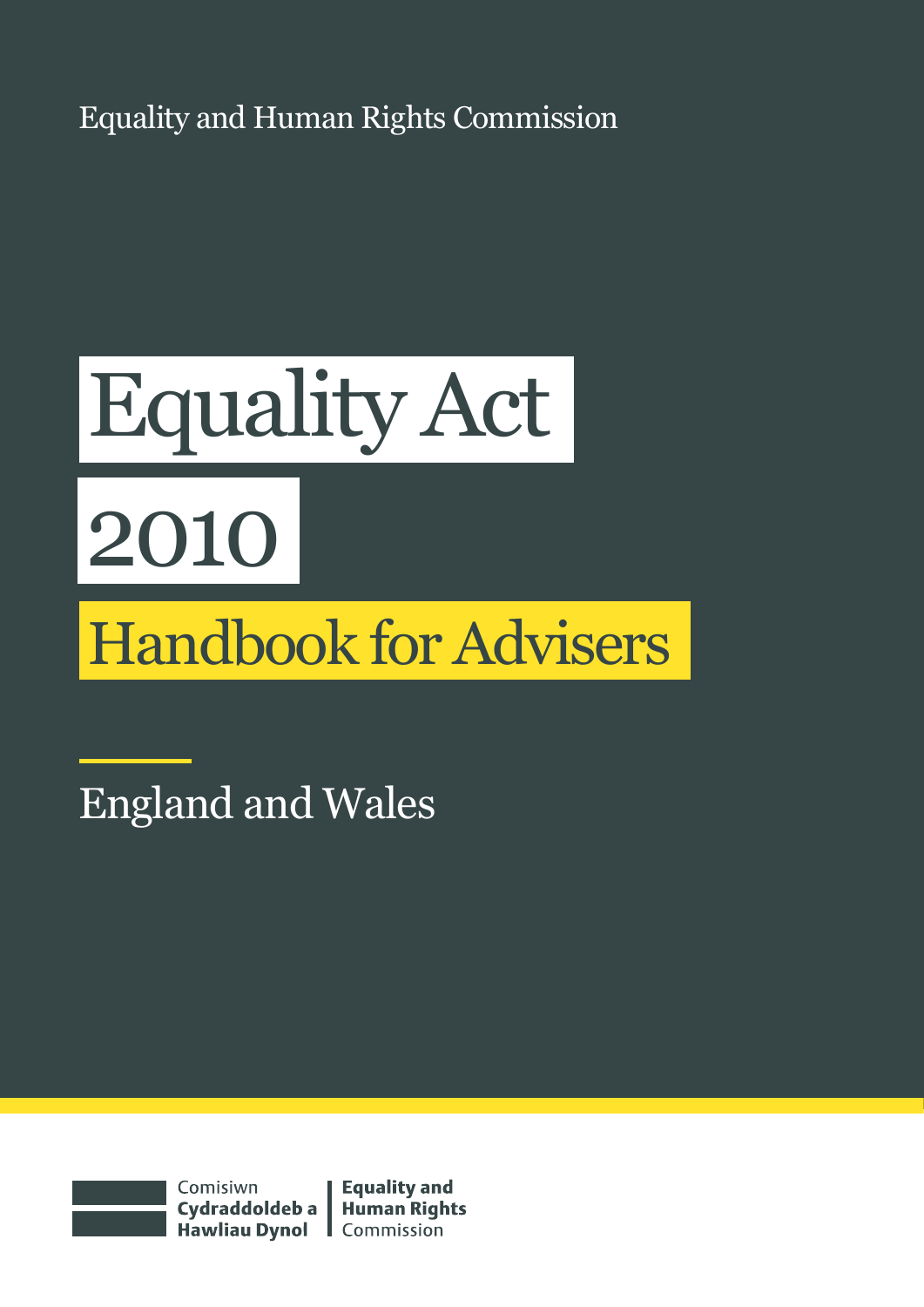# **Contents**

| <b>Introduction</b>          |                                                                    | $\boldsymbol{3}$ |
|------------------------------|--------------------------------------------------------------------|------------------|
| <b>Section A</b>             | <b>Protected Characteristics</b>                                   | 5                |
| <b>Section B</b>             | Unlawful (and lawful) conduct                                      | 9                |
| <b>Section C</b>             | Application of equality law in different sectors                   | 14               |
| <b>Section D</b>             | The Public Sector Equality Duty                                    | 38               |
| <b>Section E</b>             | Equality and Human Rights Commission:<br>its role and legal powers | 42               |
| <b>List of abbreviations</b> |                                                                    | 44               |
| <b>Endnotes</b>              |                                                                    | 45               |
| <b>Contacts</b>              |                                                                    | 46               |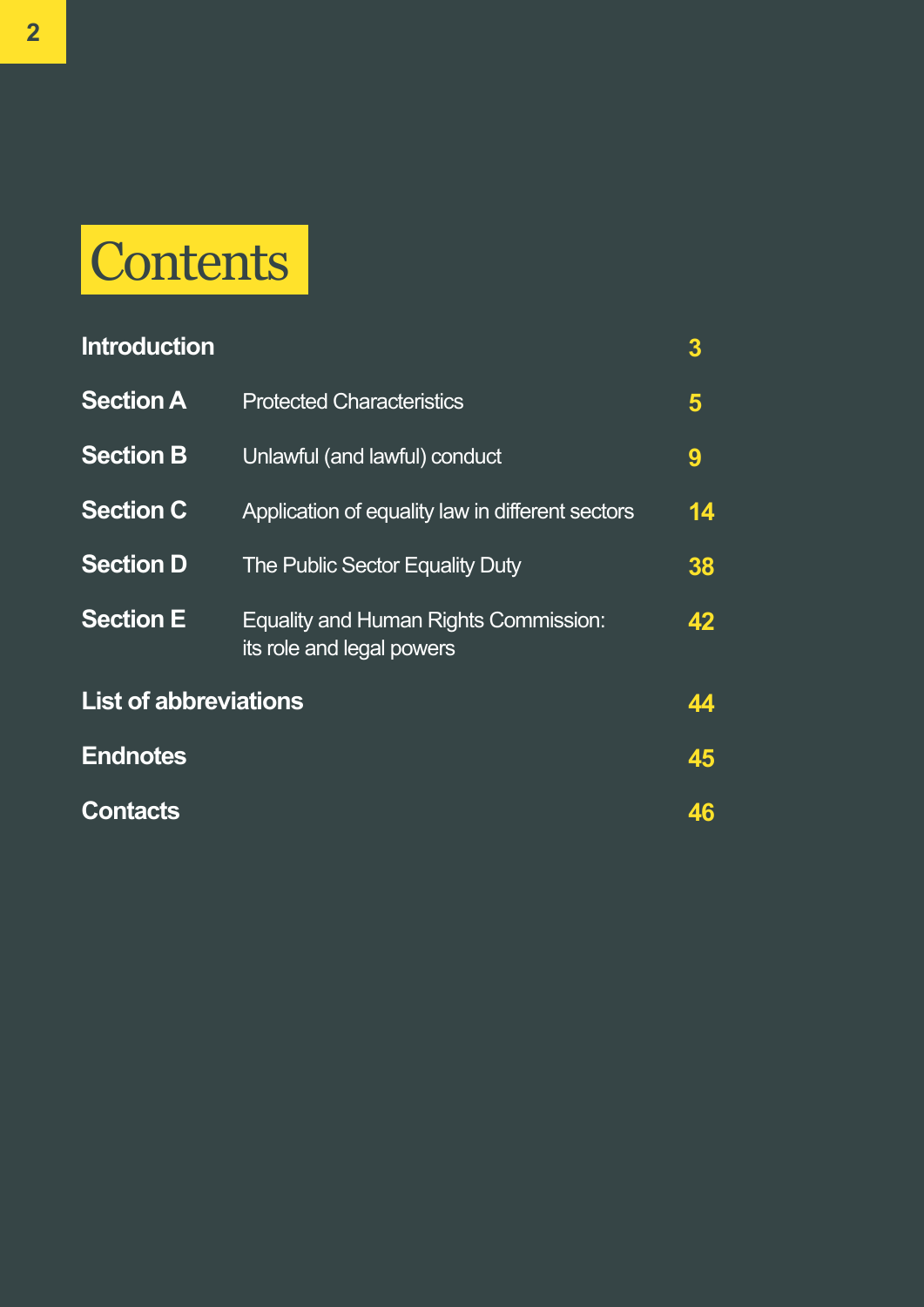

**The aim of this handbook is to provide a brief overview of the Equality Act 2010 and to act as a reference guide. This handbook is not designed to be a comprehensive summary of equality law. Instead, advisers are encouraged to use this as a starting point to direct further reading.**

Advisers should bear in mind that clients may not initially present their problem as a discrimination case, but nonetheless may have a claim under the Equality Act 2010, which protects against prohibited conduct in relation to nine protected characteristics in a range of contexts: services, public functions, premises, work, education, and associations. Advisers should be aware that, although there may be general rules, a number of exceptions apply. Not all discrimination is unlawful.

This handbook only applies to the application of equality law in England and Wales. There is a separate handbook for Scotland where the law in relation to some areas is different. This handbook is up to date, and links are correct, as of **mid-March 2018**, but advisers should ensure that they check for any changes in the law, which may be of relevance to their query. If you have a query about a discrimination law issue arising in a case, the Equality and Human Rights Commission (the Commission) may be able to assist with second-tier advice, that is advice to the adviser or frontline agency and not directly to the individual (see section E).

More information about the role of the Commission and how advisers can contact the legal team can be found in section E.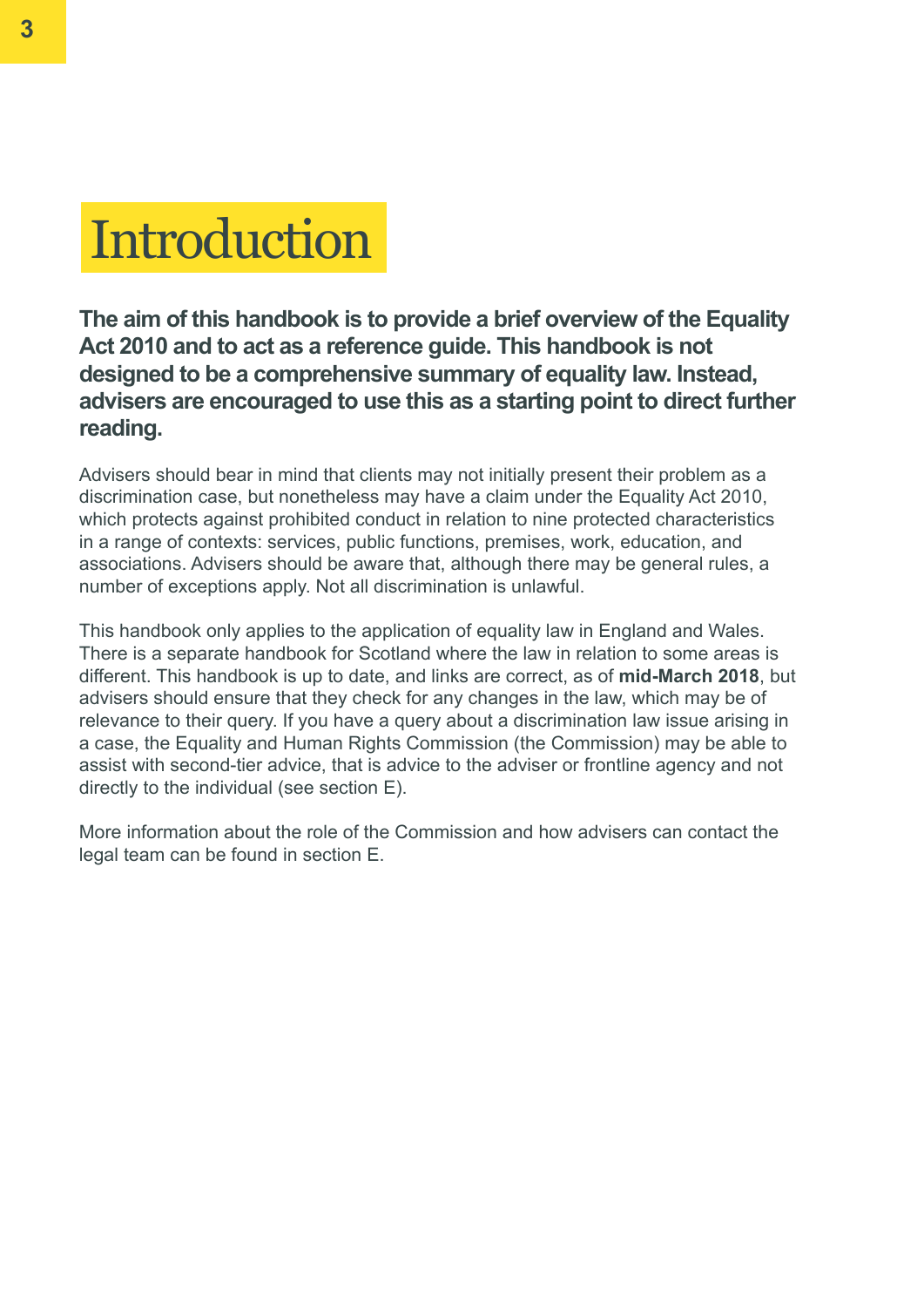# Checklist for advisers

- Has the person suffered a detriment?
- Is any detriment because of, or partly because of, a protected characteristic?
- Does any potential discrimination fall under an exception?
- Can the discrimination be justified?
- What court or tribunal will it be raised in and what remedies are available?
- What is the time limit and when did it commence running?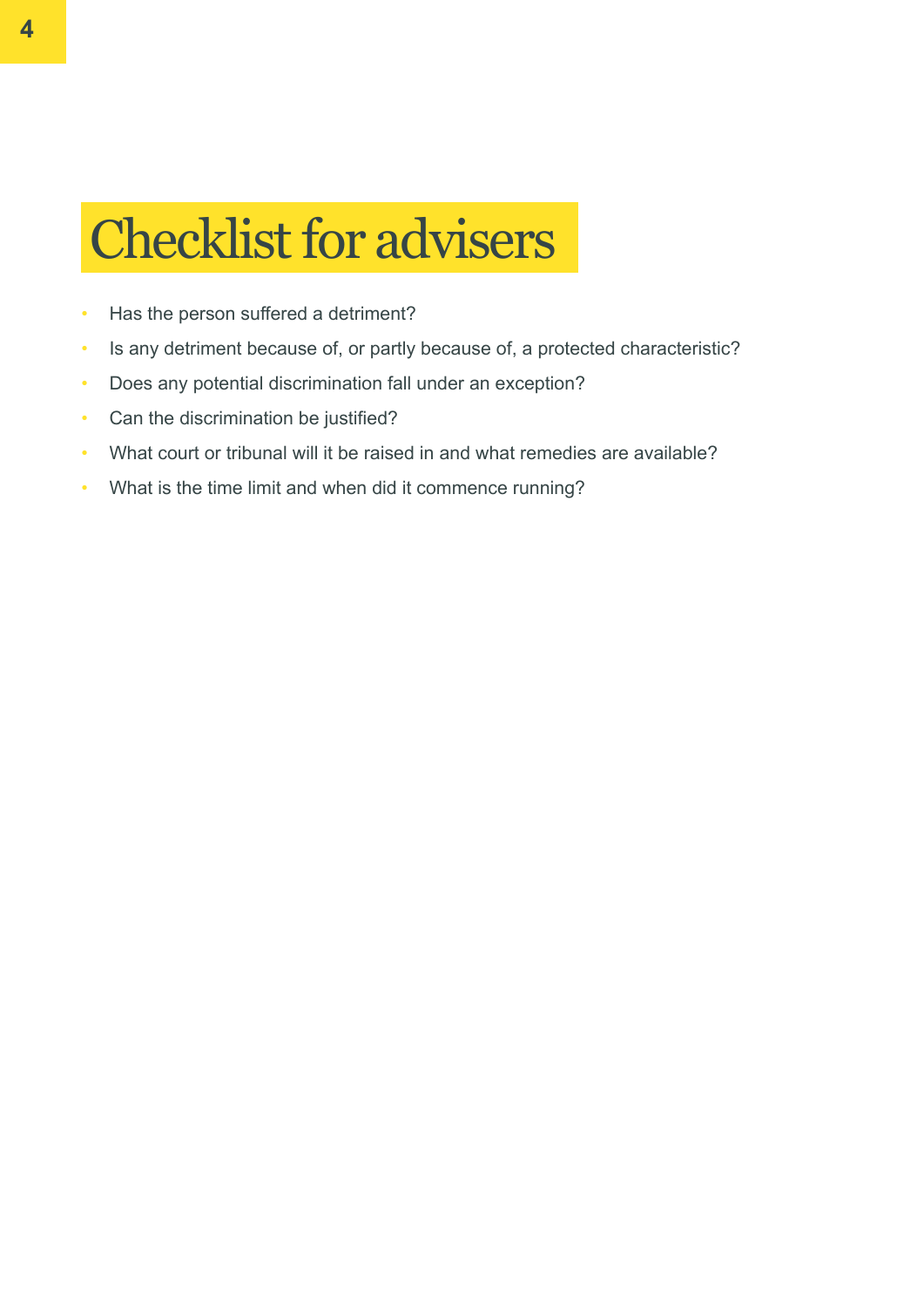# Section A

**5 5**

# Protected characteristics

A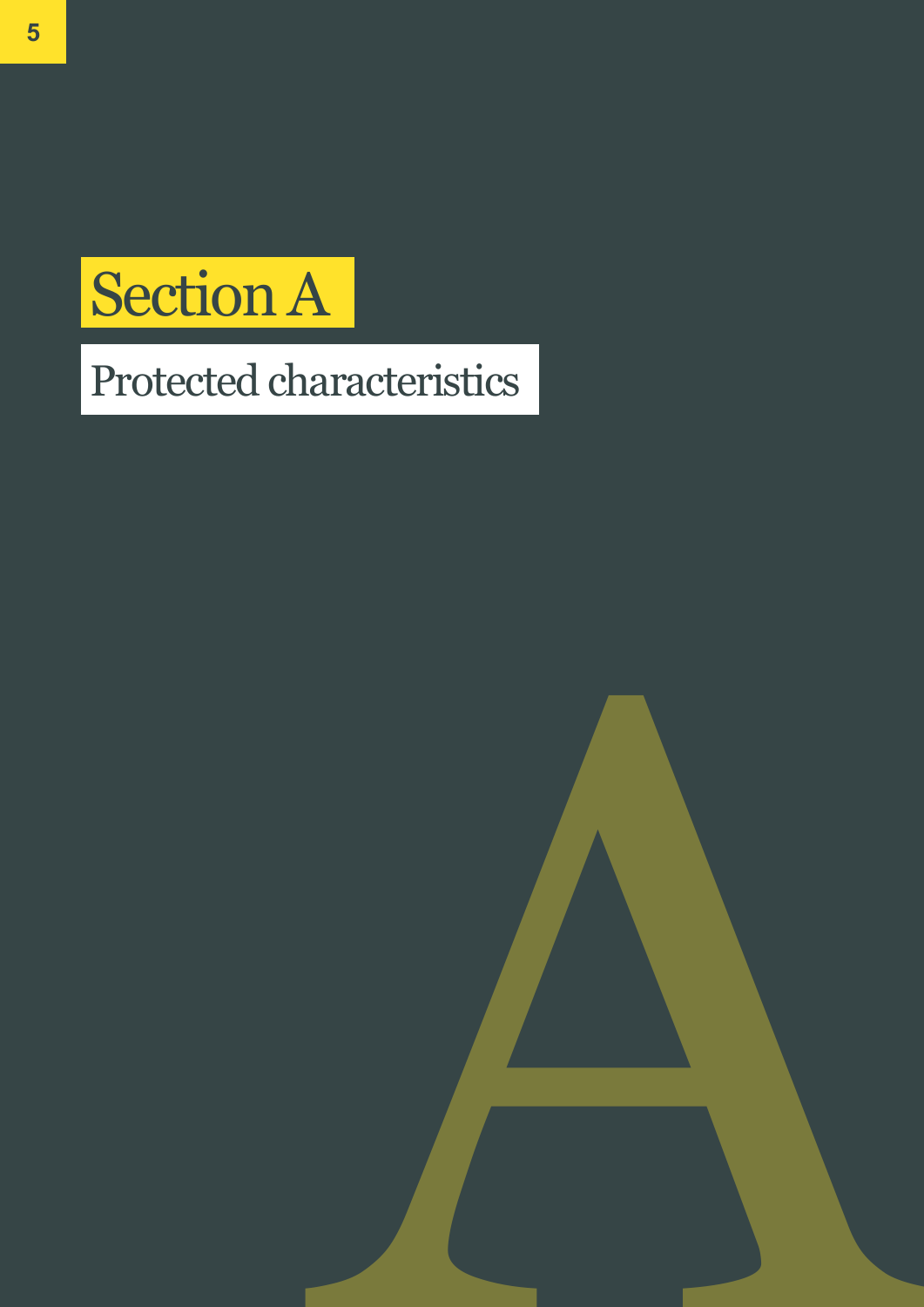

The Equality Act 2010 (the Act) does not define an age group; it could be narrow, for example 18-20 or wide, for example under 40s or over 18s. It could be relative, for example 'younger than me', and can be a particular age.

# Disability (s. 6)

A person has a disability if he or she has a physical or mental impairment that has a substantial, long-term adverse effect on his/her ability to carry out normal day-to-day activities.

There are some general points to consider:

- Physical or mental impairment includes sensory impairments.
- 'Substantial effect' need only be more than minor or trivial.
- 'Long-term' means that it has lasted, or is likely to last, at least 12 months, or for the rest of the person's life.
- There is no exhaustive list of day-to-day activities but normal work-related activities are included, although highly specialised work activities are not.
- The effects of measures to treat or correct the disability are disregarded, including medical treatment and the use of a prosthesis or other aid.
- Progressive conditions are treated as a disability from the moment there is any impairment that has some adverse effect on ability to carry out day-to-day activities, provided the future adverse effect is likely to become substantial.
- Certain conditions such as HIV, cancer and multiple sclerosis are expressly included even if there are no adverse effects on day-to-day activities.
- A severe disfigurement is to be treated as having a substantial adverse effect on the ability of the person to carry out day-to-day activities.
- A person certified by an ophthalmologist as blind, severely sight-impaired, sight-impaired or partially sighted has a 'deemed disability'.
- Certain conditions are expressly excluded such as hay fever (except where it aggravates another condition), a tendency to physical or sexual abuse of others, a tendency to steal or set fires, voyeurism, addiction to alcohol (although health conditions arising from an addiction to alcohol could amount to a disability) and exhibitionism.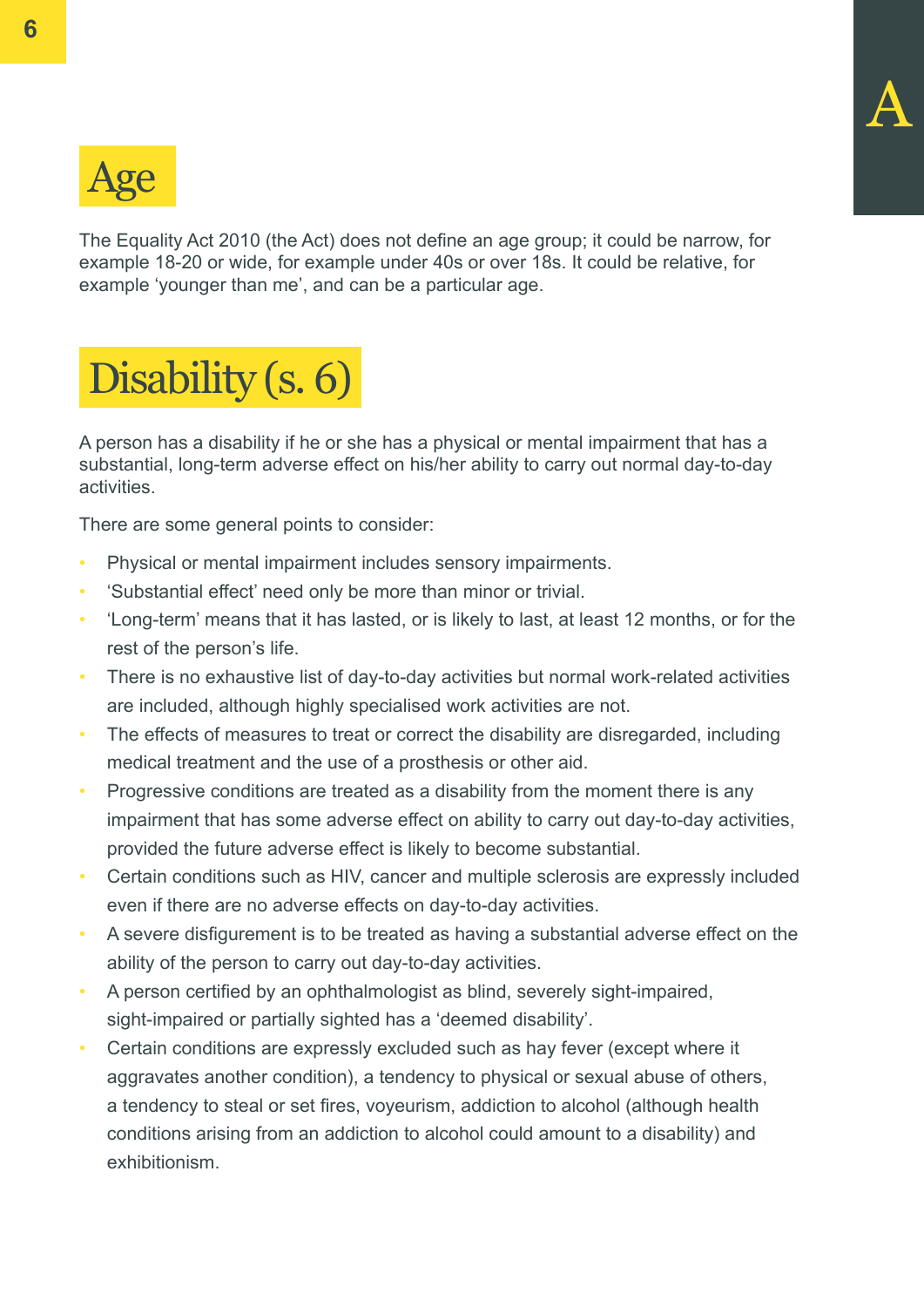For more detail see Schedule 1, as well as **HM Government (2011), [Guidance](https://www.gov.uk/government/uploads/system/uploads/attachment_data/file/570382/Equality_Act_2010-disability_definition.pdf)  [on matters to be taken into account in determining questions relating to the](https://www.gov.uk/government/uploads/system/uploads/attachment_data/file/570382/Equality_Act_2010-disability_definition.pdf)  [definition of disability](https://www.gov.uk/government/uploads/system/uploads/attachment_data/file/570382/Equality_Act_2010-disability_definition.pdf)**, and **[Equality Act 2010 \(Disability\) Regulations 2010.](http://www.legislation.gov.uk/uksi/2010/2128/made)**



A person has this protected characteristic if he/she is proposing to undergo, is undergoing or has undergone a process, or part of a process, for the purpose of reassigning the person's sex by changing physiological or other attributes of sex. This definition has a broad scope under the Act, as it refers to a personal process of moving from the birth sex to the preferred gender, rather than to a medical process.

Included in the definition are people who propose to reassign their sex but have not yet started the process or have not completed it, as well as those who have been through the process in the past. It includes those undergoing medical gender reassignment, but this is not a requirement.

# Marriage and civil partnership (s. 8)

Only people who are married or in a civil partnership are protected. This does not cover single people, divorcees, fiancés, cohabitees, and so on.



Section 17 applies to non-work cases where the protected period covers the whole of a woman's pregnancy as well as 26 weeks following the birth (or stillbirth after more than 24 weeks of pregnancy).

Section 18 applies to work cases where the protected period commences when a woman becomes pregnant and ends either two weeks after the end of the pregnancy or, if entitled to ordinary and additional maternity leave, at the end of that period, or when she returns to work if that is earlier.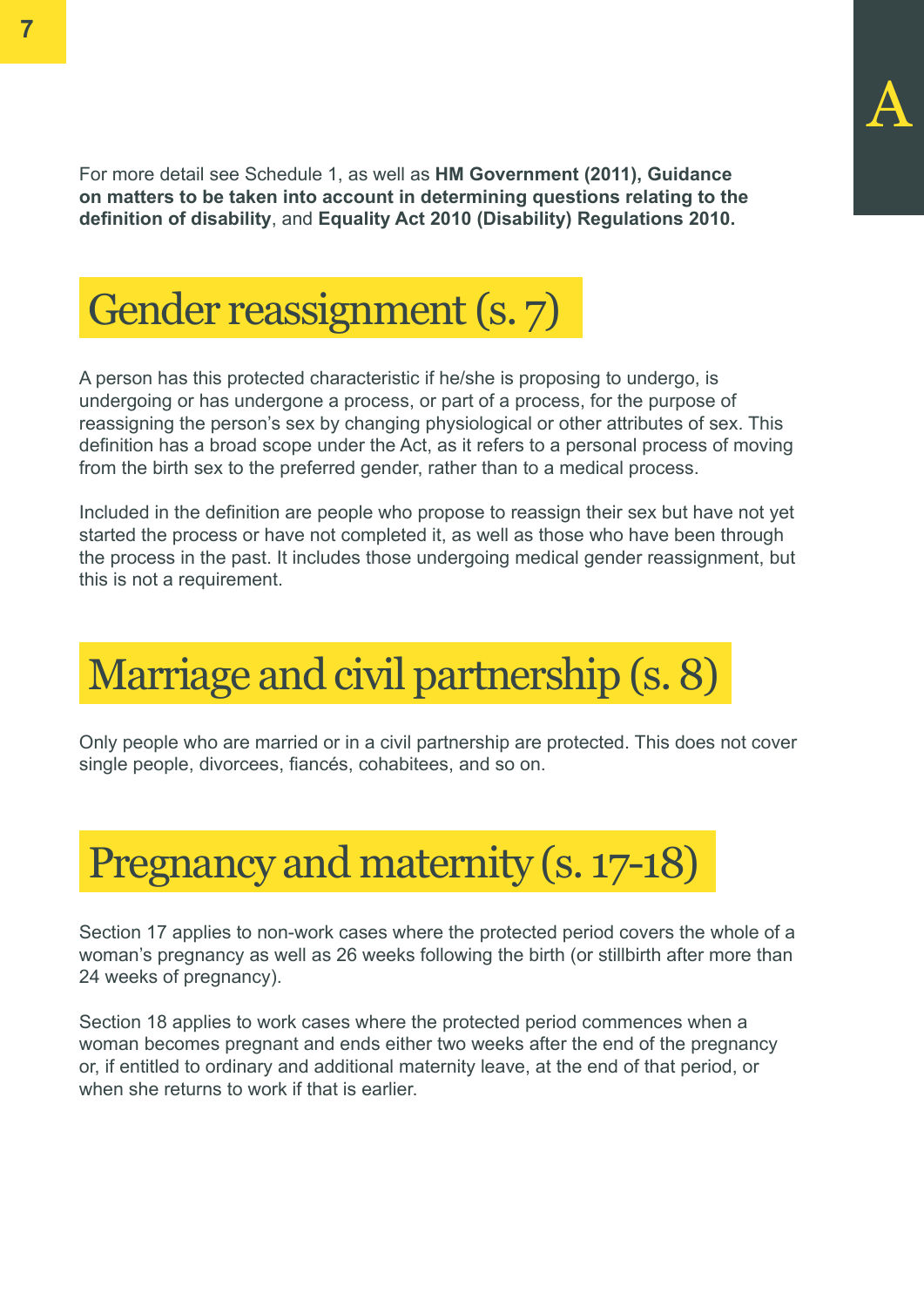

This includes colour, nationality and ethnic or national origins. Sikhs and Jewish people are both an ethnic group and a religious group.

A

# Religion or belief (s. 10)

Religion includes any religion as well as a lack of religion. Belief means any religious or philosophical belief and includes a lack of belief.



Sex includes reference to a man or to a woman.



This means a person's orientation towards people of the same sex, the opposite sex and either sex. It relates to feelings as well as actions, and manifestations such as appearance, dress, and social life.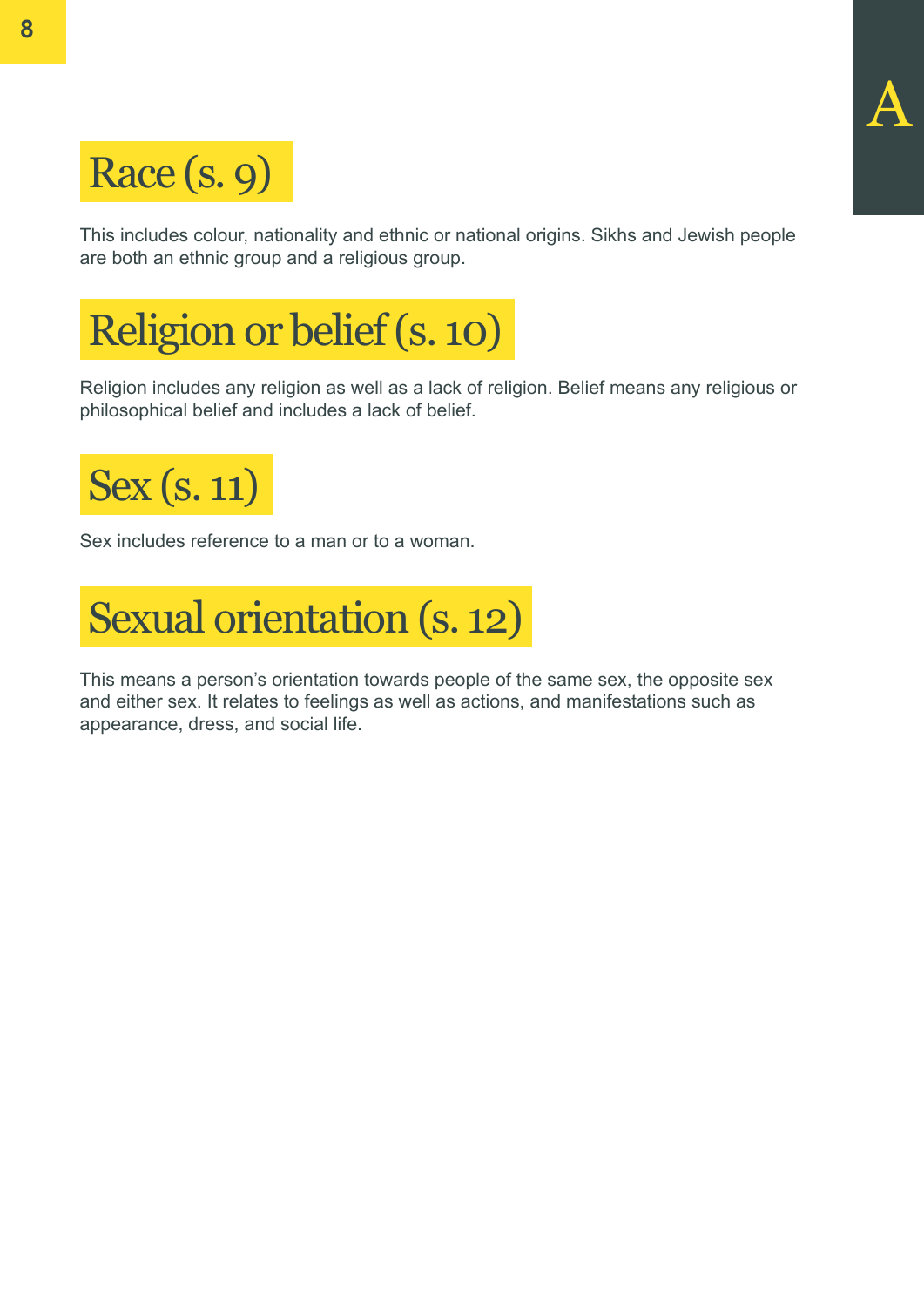# Section B

# Unlawful (and lawful)

conduct

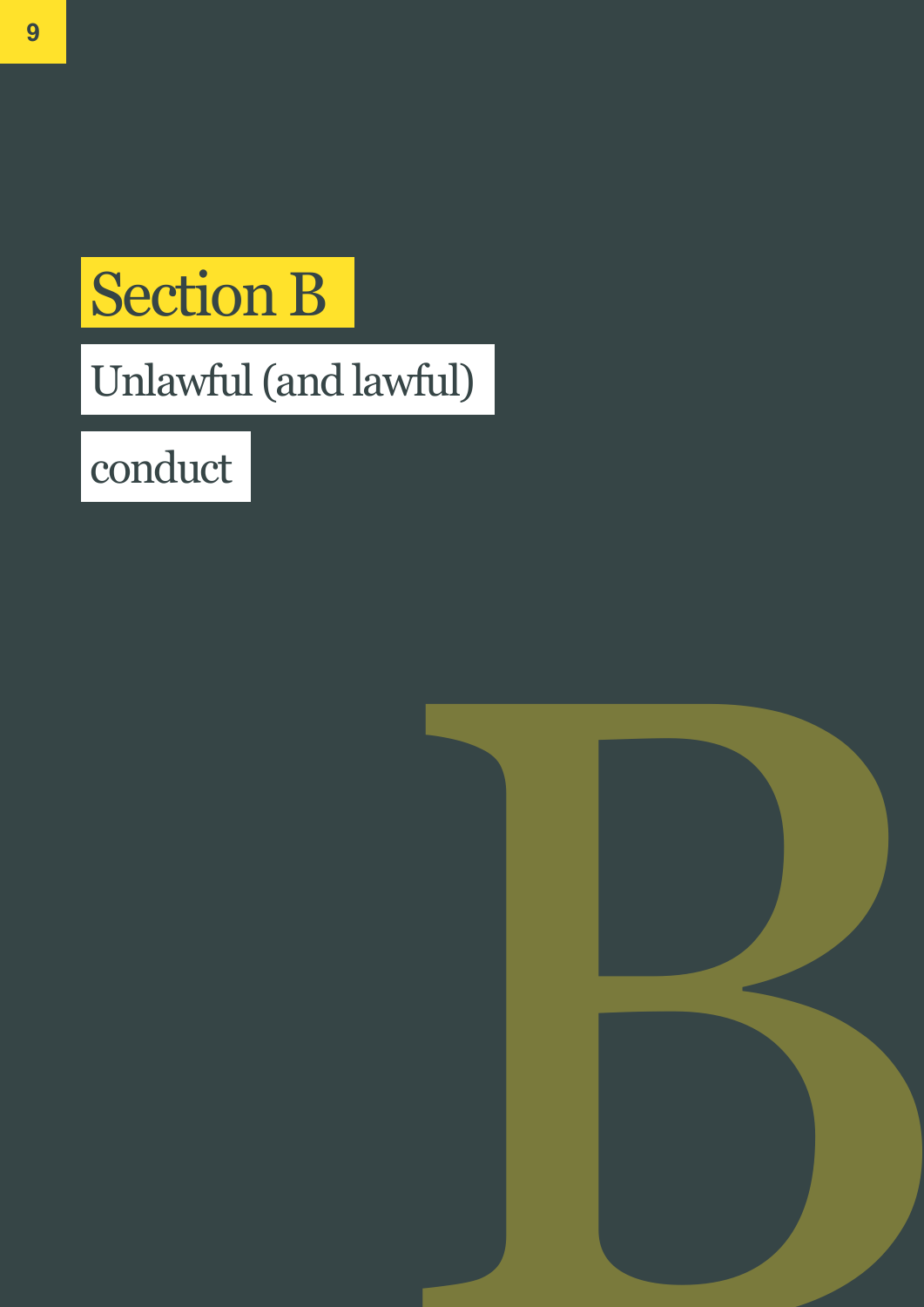# Direct discrimination (s. 13)

This occurs when a person treats another less favourably than they treat, or would treat, others because of a protected characteristic. The following points apply:

- Direct discrimination cannot be justified except in the case of age discrimination (see objective justification below).
- It is lawful to treat a disabled person more favourably.
- It includes segregation on grounds of race.
- It includes discrimination by association (for example, where the treatment is because a friend, or partner or carer has the characteristic).
- It includes discrimination because of a protected characteristic the person is perceived to have.
- It includes cases where the person is known not to have the characteristic, but nonetheless is treated less favourably because of it.
- If the protected characteristic is sex: no account is taken of special treatment afforded to a woman because of pregnancy or childbirth.
- In non-work cases, less favourable treatment of a woman includes less favourable treatment because she is breastfeeding.

# Indirect discrimination (s. 19)

This occurs when an apparently neutral policy (provision, criterion or practice (PCP)) is applied:

- that puts, or would put, people sharing a protected characteristic at a particular disadvantage, and
- puts the individual at that disadvantage.

Indirect discrimination can be justified if it is 'a proportionate means of achieving a legitimate aim' (see objective justification on page 13).

# Discrimination arising from disability (s. 15)

This occurs where a disabled person is treated unfavourably, (as opposed to less favourably) where this treatment is because of something arising in consequence of the disabled person's disability, and where it cannot be shown that this treatment is a proportionate means of achieving a legitimate aim (see objective justification on page 13).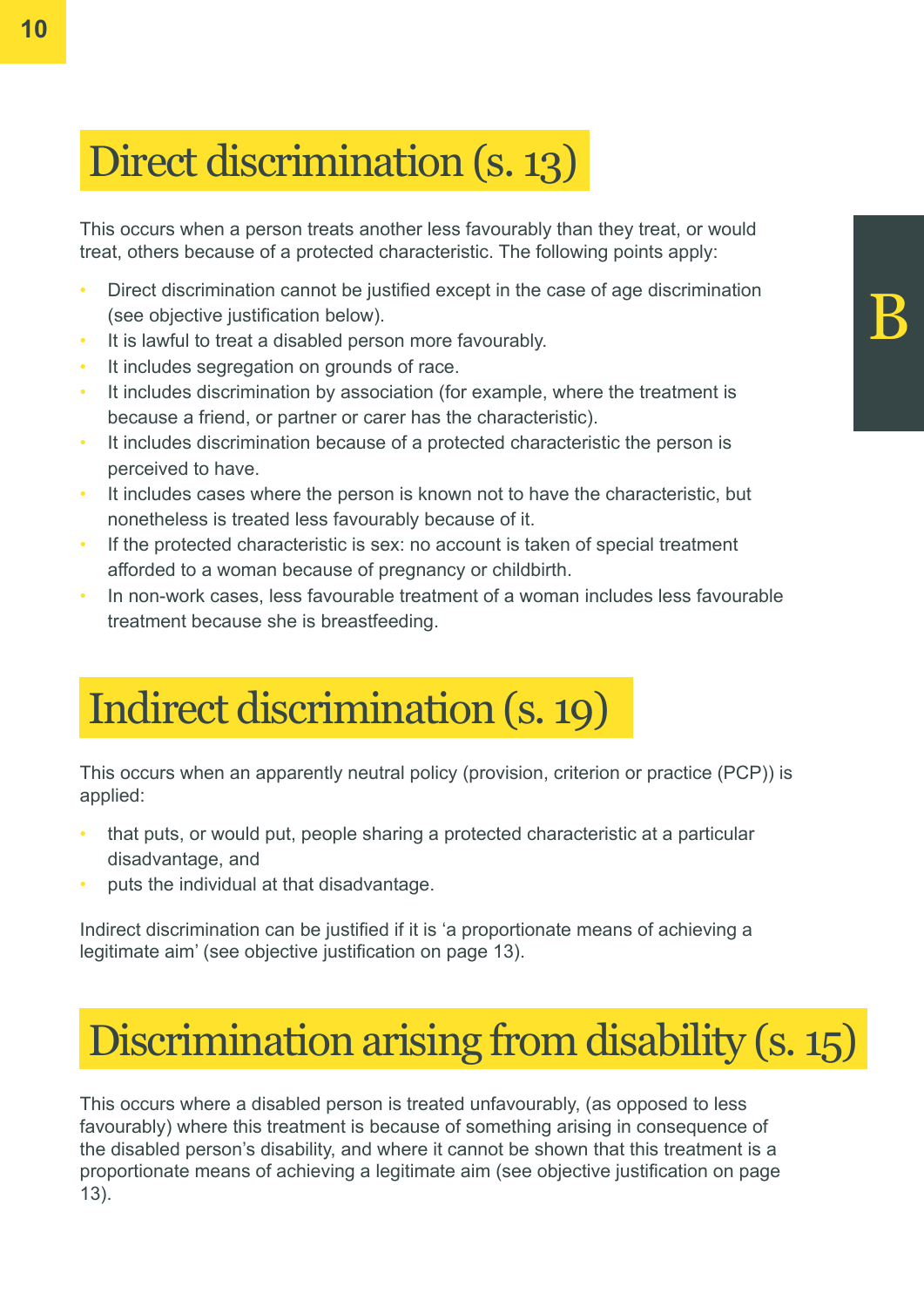- No comparator is required.
- There is no discrimination if it can be shown that the employer/service provider did not know, and could not be expected to know, that the disabled person had the disability.

# Failure to make reasonable

### adjustments (s. 20 and 21)

The duty to make reasonable adjustments (s. 20) comprises three requirements:

- 1. Where a provision, criterion or practice (PCP) puts disabled people at a substantial disadvantage compared to those who are non-disabled, to take reasonable steps to avoid the disadvantage.
- 2. Where a physical feature puts disabled people at a substantial disadvantage, compared with people who are non-disabled, to take reasonable steps to avoid that disadvantage. Avoiding the disadvantage means removing the physical feature, altering it or providing a reasonable means of avoiding it.
- 3. Where not providing an auxiliary aid puts disabled people at a substantial disadvantage compared with non-disabled people, to take reasonable steps to provide that auxiliary aid.

Where the first two requirements include the provision of information, reasonable steps includes, in the circumstances, providing the information in an accessible format.

The person subject to the duty is not entitled to require the disabled person to pay the costs of compliance with the duty: see s. 20 (7).

A person who fails to comply with the duty to make reasonable adjustments discriminates against the disabled person (s. 21).



There are three types of harassment:

**1. Harassment related to a relevant protected characteristic,** which occurs where a person engages in unwanted conduct related to a relevant protected characteristic that has the purpose or effect of violating another's dignity or creating an intimidating, hostile, degrading, humiliating or offensive environment for another. The following points apply: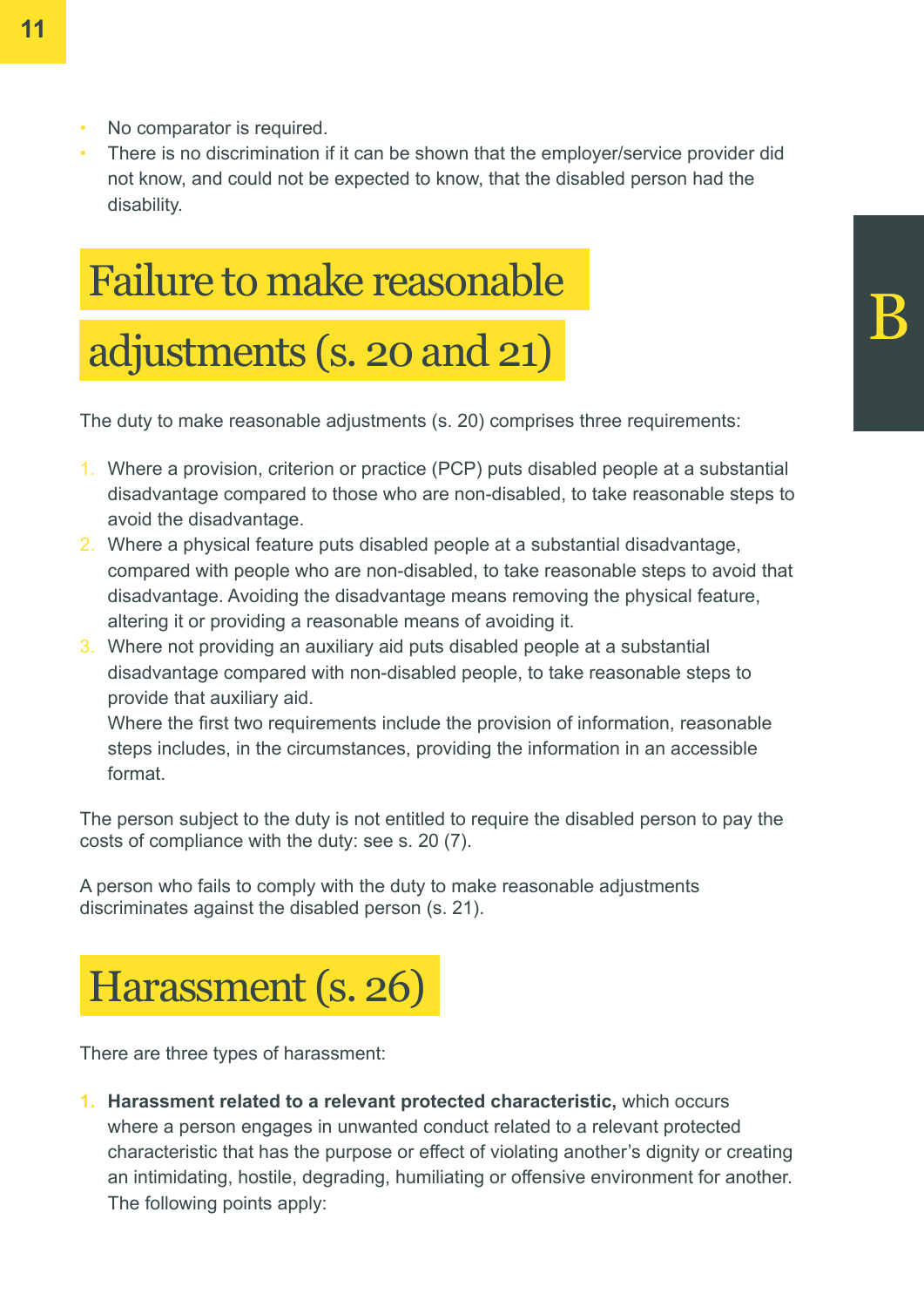- Unwanted conduct could include spoken or written words or abuse, imagery, graffiti, gestures, and so on.
- Perception and association are included.
- The relevant protected characteristics are: age, disability, gender reassignment, race, religion or belief, sex or sexual orientation, not marriage and civil partnership or pregnancy and maternity (although direct discrimination could be applicable, see endnote 2).
- Be aware that in some sectors additional protected characteristics to the exceptions listed above are excluded from the harassment provisions, however the conduct could amount to direct discrimination. This is discussed further below.
- In assessing the effect of the harassment, consider the perception of the person who may have been harassed (subjective test), as well as whether it is reasonable for the conduct to have that effect (objective test), and the other circumstances of the case.
- **2. Sexual harassment** (unwanted conduct of a sexual nature).
- **3. Less favourable treatment** because a person submits to or rejects unwanted conduct of a sexual nature, or that is related to gender reassignment or sex.

# Victimisation (s. 27)

This occurs where a person does a protected act, might do a protected act or is suspected of doing a protected act and is subjected to a detriment as a result.

#### **A protected act could be doing any of the following things:**

- bringing proceedings
- giving evidence
- making an allegation, or
- doing any other thing for the purposes of the Act.

#### **'Detriment' could include:**

- refusing to provide a service
- terminating a service
- providing a service on less favourable terms
- disciplining or sacking someone, or
- refusing someone access to benefits.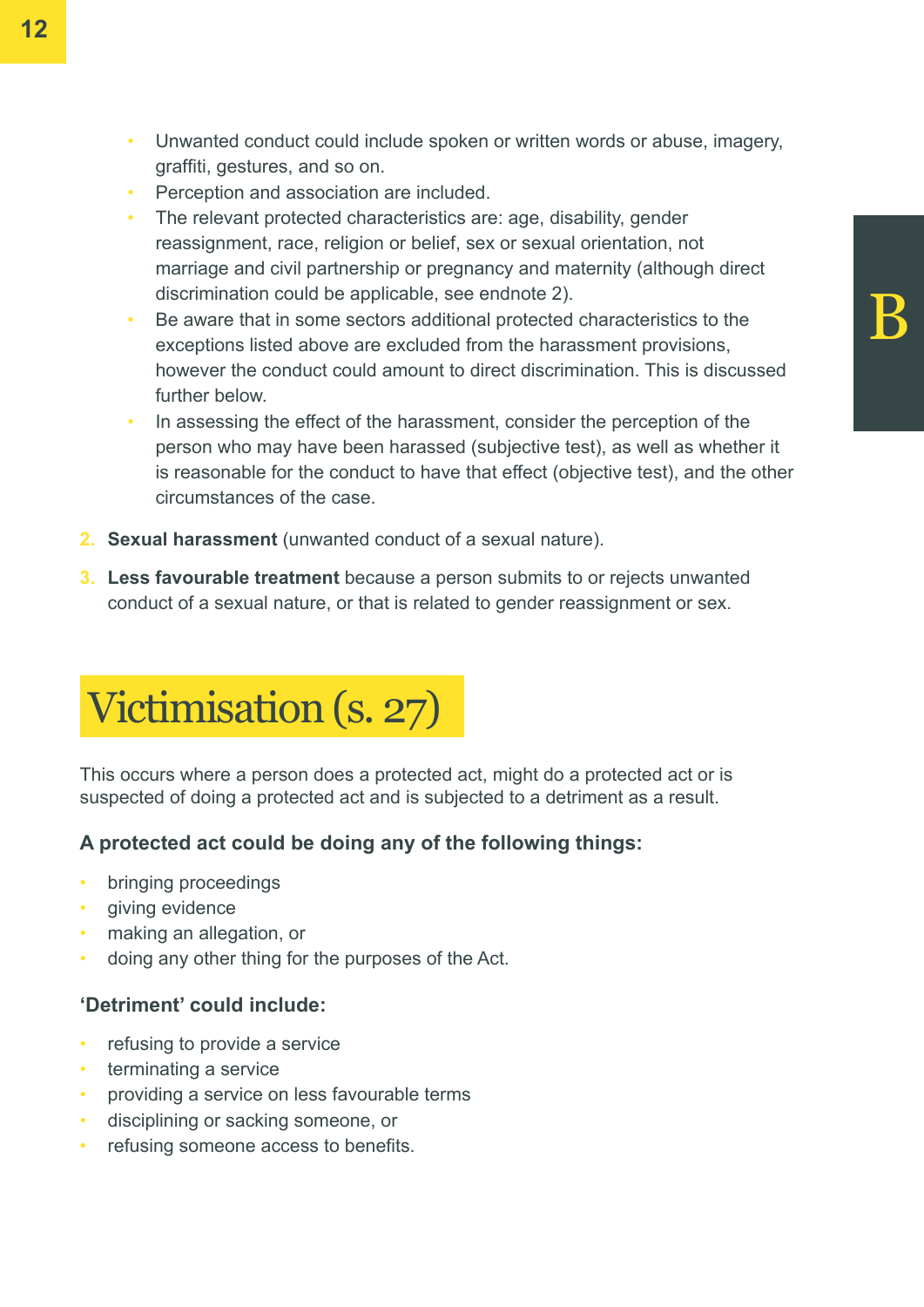# Objective justification

Three types of discrimination can be objectively justified in some circumstances: direct age discrimination, all forms of indirect discrimination, and discrimination arising from disability.

The person seeking to justify the discrimination is required to demonstrate that their action was a proportionate means of achieving a legitimate aim.

#### **It may assist to ask yourself:**

- Is the aim of the provision, criterion or practice legitimate?
- In other words, is it legal and non-discriminatory, representing a real, objective consideration?
- If so, is the means of achieving the legitimate aim proportionate?
- Is it appropriate and necessary in all circumstances?
- Considering the range of possible responses, is this the least discriminatory alternative?

# Positive action (s. 158)

Positive action is distinct from positive discrimination, which is unlawful. In limited circumstances the Act permits voluntary positive action, which is a proportionate means of achieving the aim of:

- enabling or encouraging people who suffer a disadvantage to overcome it
- meeting different needs of people with a particular characteristic, or
- enabling or encouraging people with a particular characteristic to participate in an activity where uptake is particularly low.

In the context of recruitment, employers can, in tightly prescribed circumstances, use positive action measures where there is a tie-break situation: see s. 159.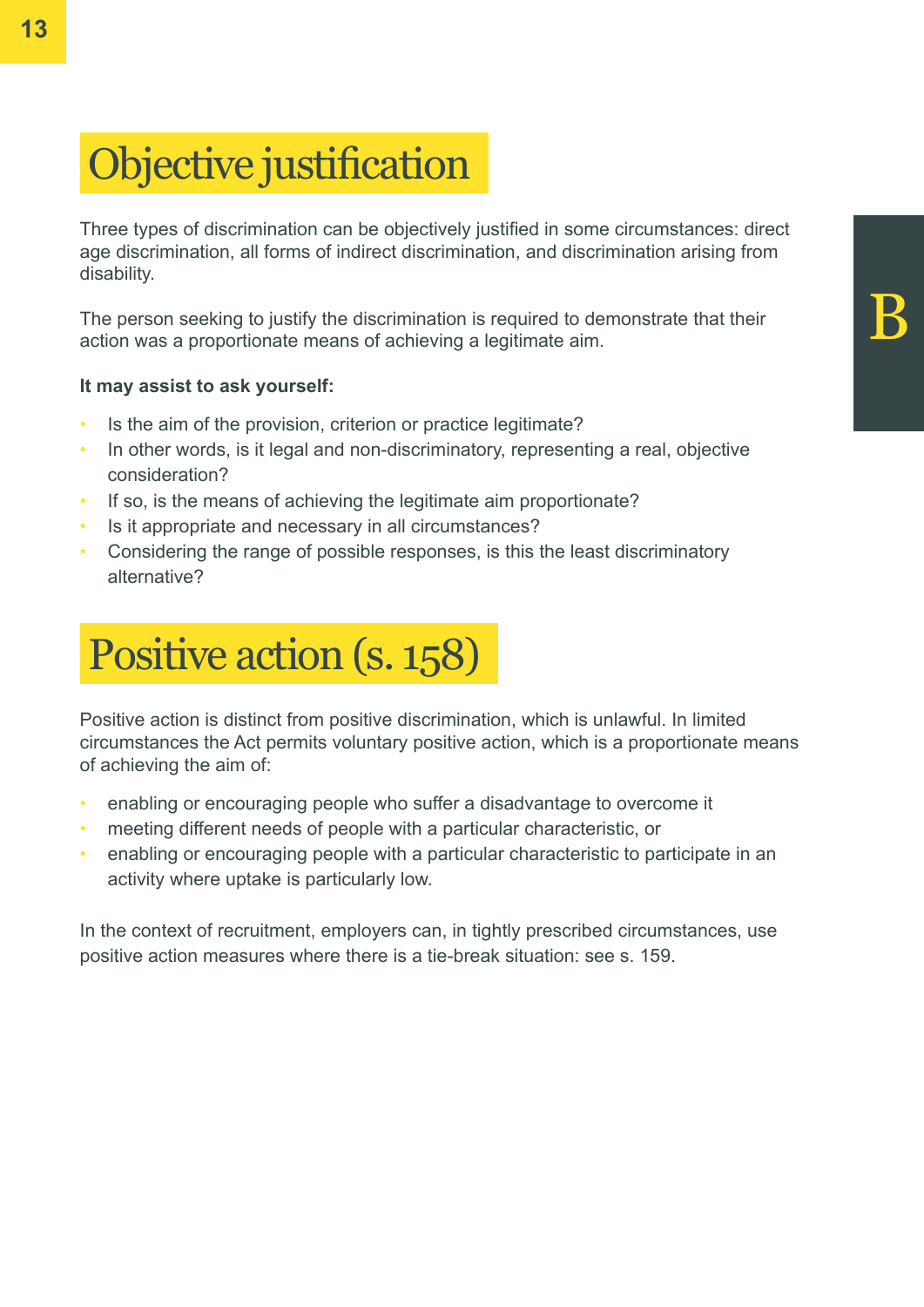# Section C

# Application of equality law in

# different sectors

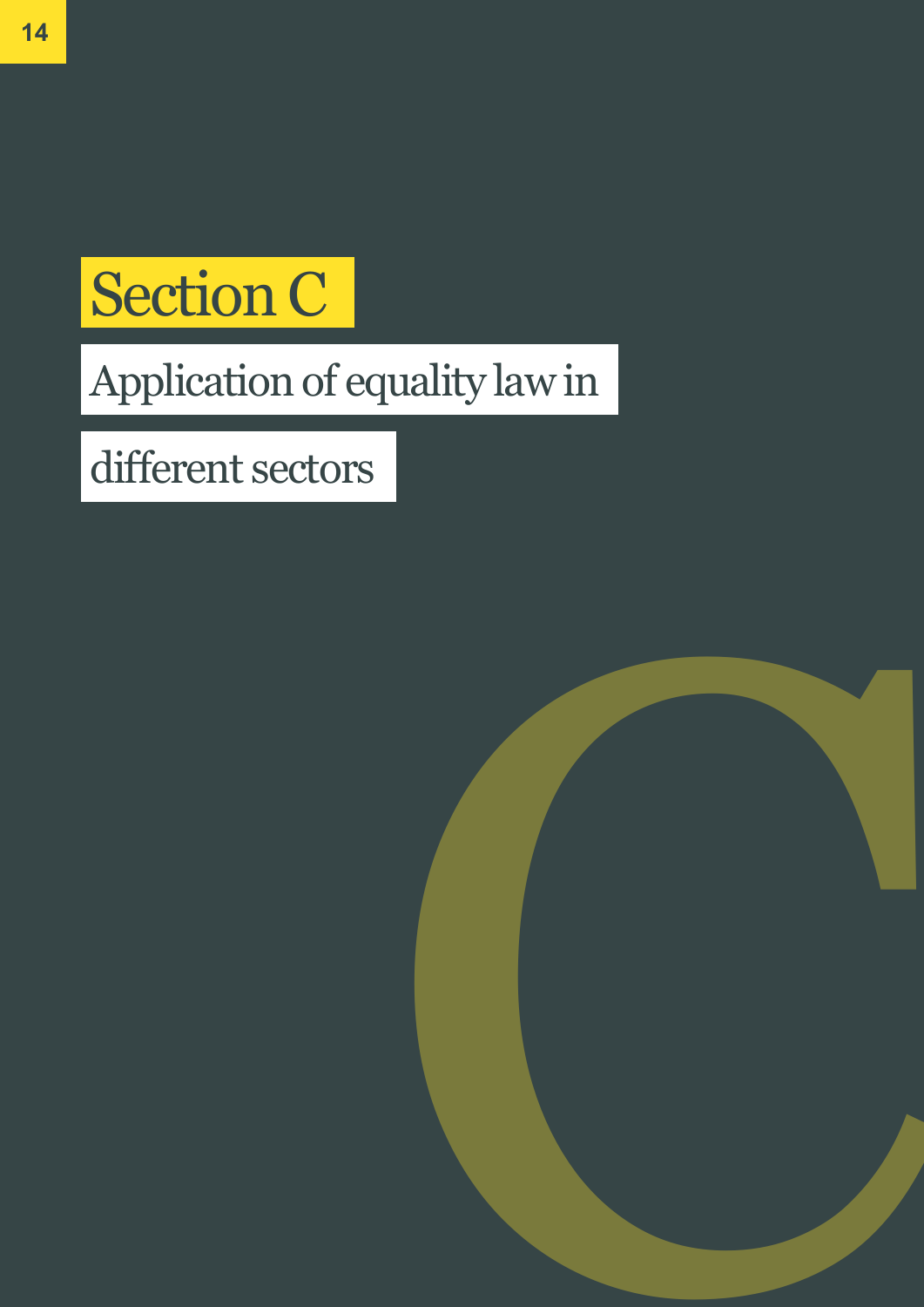# Services and public functions (Part 3)

#### Overview:

This part of the Act applies to the provision of services including goods and facilities to the public, whether in the private, public or voluntary sector, and whether for payment or not.

It also applies to the provision of a service in exercise of a public function, or a function of a public nature, whether exercised by a public authority or another person such as a private company: see s. 31.

#### Protected characteristics

Protections under Part 3 do not apply to marriage and civil partnership or to age in relation to under-18s.

C

Harassment provisions apply to Part 3 only in relation to: age (18 and over), disability, gender reassignment, race and sex: see s. 29 (8). They do not apply to religion and belief or sexual orientation and pregnancy and maternity, although the conduct could amount to direct discrimination: see s. 212 (5).

#### Unlawful conduct

A service provider must not discriminate against a person or victimise them in relation to the terms of service, by terminating provision of the service or by subjecting the person to any other detriment. A service provider must not harass a person requiring or using the service: see s. 29.

#### Reasonable adjustments

The duty to make reasonable adjustments for disabled people is an anticipatory duty in the context of services and public functions. This means a service provider and a body exercising a public function must consider how they will meet the needs of potentially disabled customers and take reasonable steps to ensure disabled people at large can access the service or public function: see s. 29 (7). The duty includes the first, second and third requirements as set out in s. 20.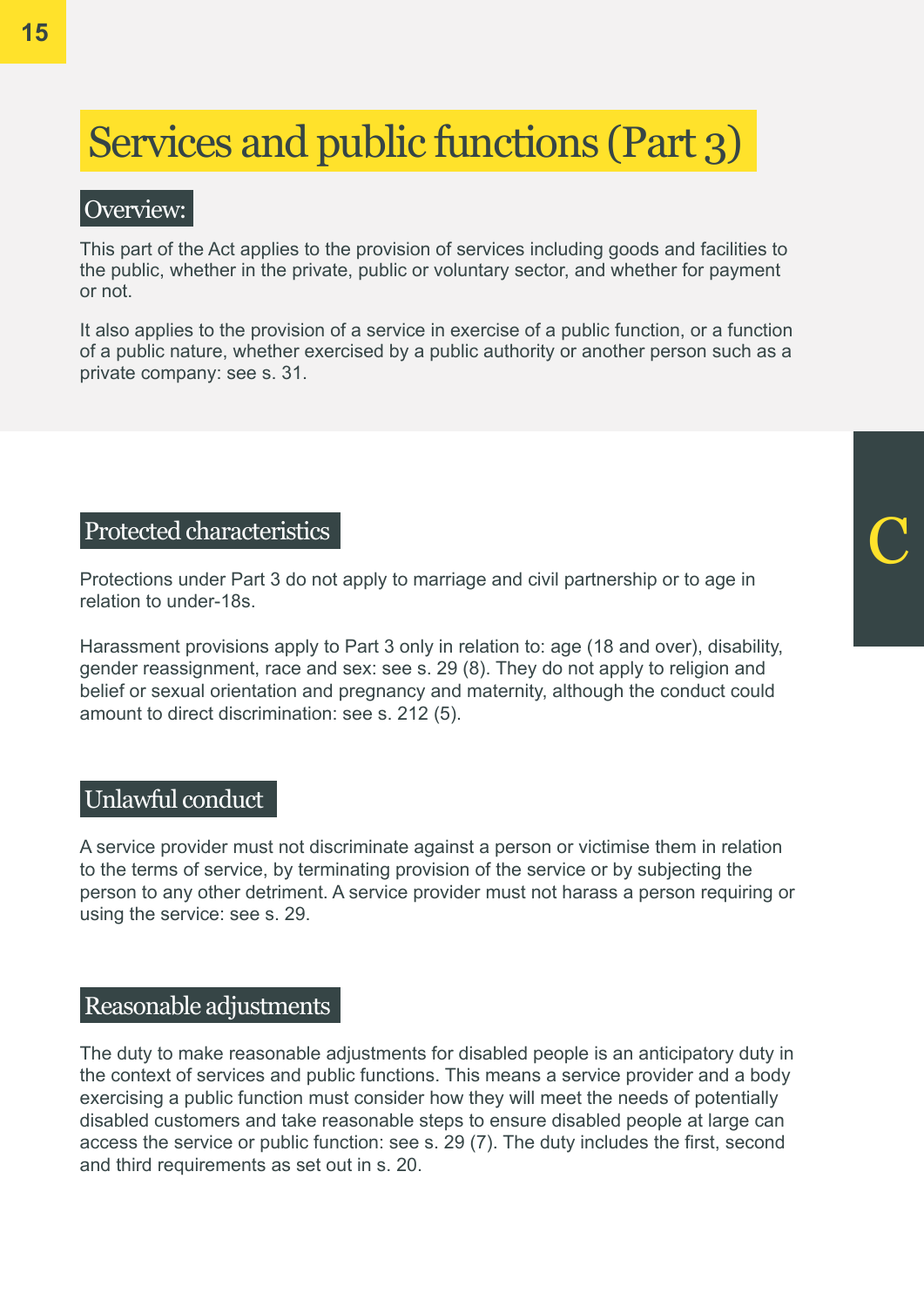However, the requirements of the duty to make reasonable adjustments in this context are significantly modified by Schedule 2: see Statutory Code of Practice on Services, Public Functions and Associations, paras 7.7 and 7.12.

A service provider is not required to take any step that would fundamentally alter the nature of the service or the nature of the trade or profession. A body exercising a public function is not required to take any step that it has no power to take.

#### Exceptions

There are a number of exceptions set out in Part 14 relating to matters such as national security, charities and sport.

There are exceptions in s. 197 relating to age, and see also the Equality Act 2010 (Age Exceptions) Order 2012 (SI 2012/2466), which covers age-related holidays and age criteria in immigration control and financial services.

C

Schedule 23 contains further exceptions to Part 3 in relation to nationality discrimination where required by law, and for organisations relating to religion or belief as well as in the provisions for communal accommodation.

#### Remedy and time limits

A claim for unlawful discrimination under Part 3 would be a claim in the county court. The time limit is six months less one day from the date of the alleged discrimination: see s. 118 (see endnote 1 regarding the possibility of extension of the time limit). The court can grant a range of remedies, such as damages (including compensation for injury to feelings), injunctions and declarations.

In addition, actions of a public authority can be challenged by way of judicial review.

#### **Notice**

The Civil Procedure Rules require a claimant in the county court to give notice of commencement of proceedings to the Commission and file a copy of that notice with the court. A simple letter providing the name of the parties and the claim number and the date the claim was issued is sufficient (see endnote 3).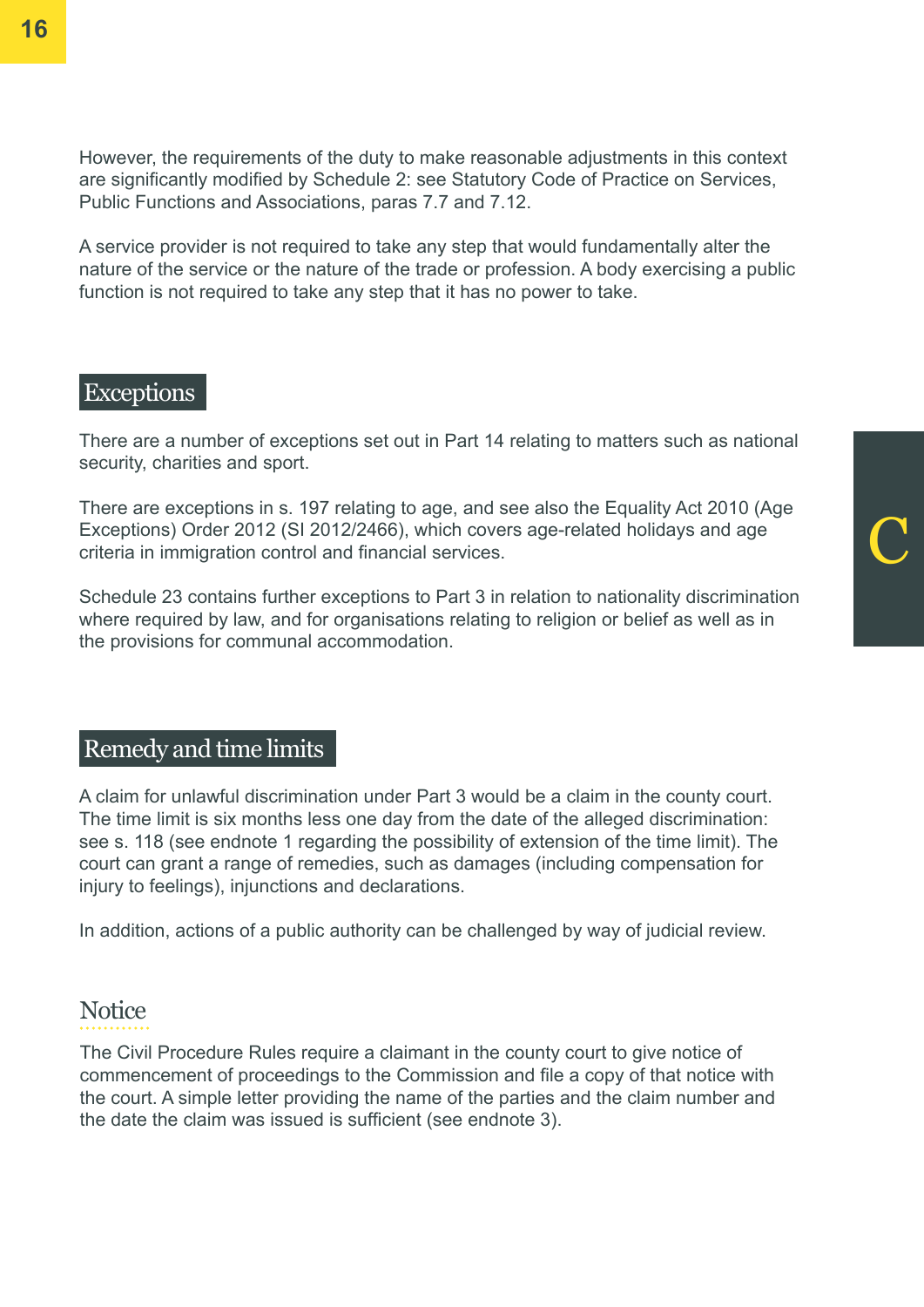#### An assessor

The court must appoint an assessor unless the judge is satisfied that there is good reason for not doing so: see s. 114 (7). An assessor is an individual appointed by the court in cases about discrimination related to sex, race, religion and belief and sexual orientation, to assist them at the trial hearing.

Further reading:

EHRC (2011), '**[Services, public functions and associations: statutory](https://www.equalityhumanrights.com/en/publication-download/services-public-functions-and-associations-statutory-code-practice)**  EHRC (2011), 'Services, public functions and associations: statutory **Communist Constructer (Communist Construct**<br>[code of practice](https://www.equalityhumanrights.com/en/publication-download/services-public-functions-and-associations-statutory-code-practice)'.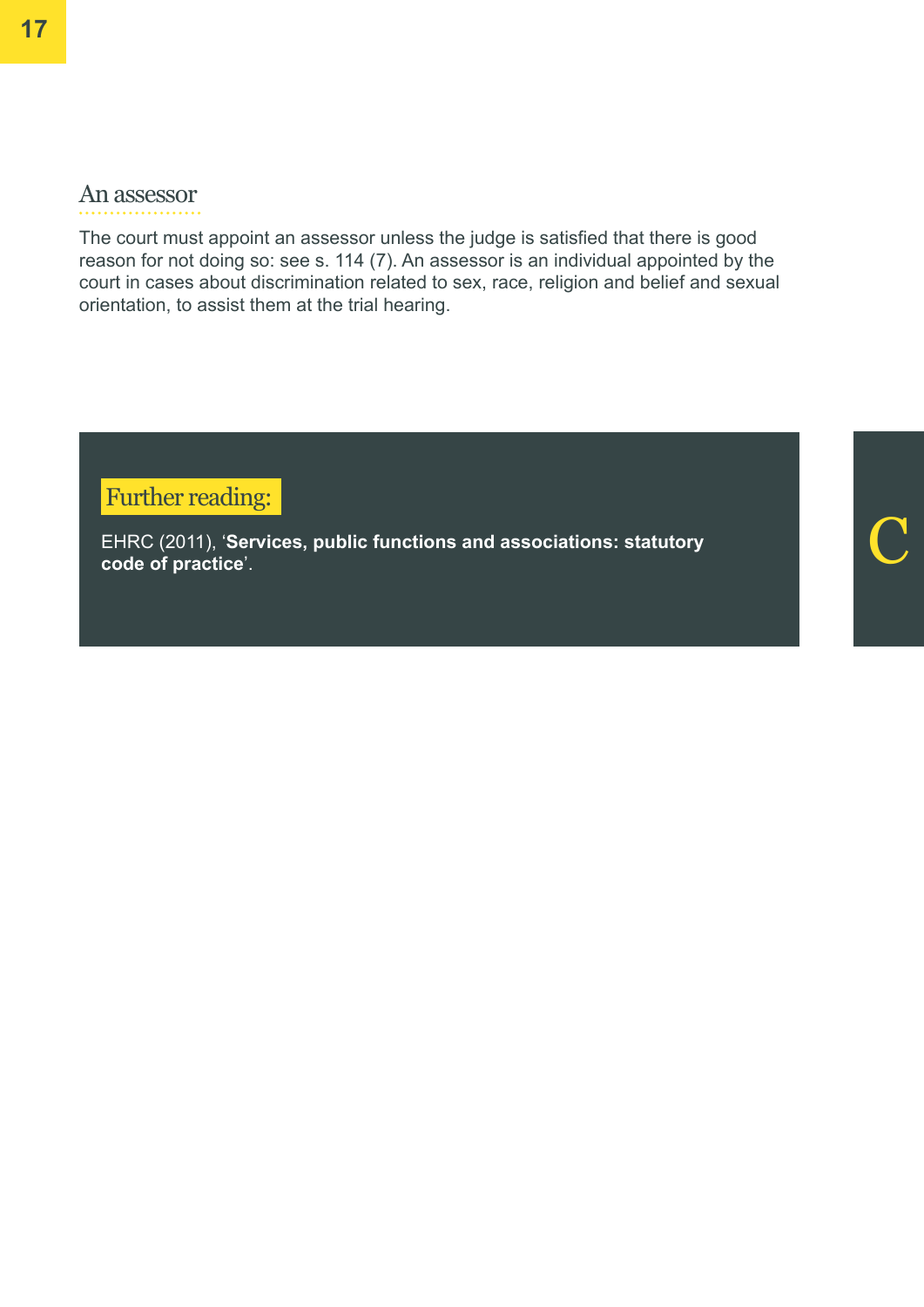### Transport (Parts 3 and 12)

#### Overview:

Claims relating to the use of transport vehicles are generally services claims under Part 3. In addition, there are specific provisions relating to transport for disabled people in Part 12 that are complex, and advisers should be aware that not all the provisions are in force.

Part 3 (services) will apply to disability discrimination claims only in relation to certain land vehicles listed in Schedule 3 (Part 9), for example a mini bus, a bus, a private hire/ rental vehicle, a public service vehicle, a taxi, a tram, a rescue vehicle and vehicles working on a system of guided transport, for example monorails. Ships and hovercraft are not yet covered by the Act as regulations under s. 30 (as referred to in paragraph 131 in the Government's Explanatory Notes) have not yet been enacted, though there are European regulations that relate to ships and aeroplanes.

C

The provisions relating to taxi accessibility, at Chapter 1, ss. 160–167 of the Act, came into force on 6 April 2017. Taxi and private hire vehicle drivers who have accessible vehicles will be obliged by law to:

- transport wheelchair users in their wheelchair
- provide passengers in wheelchairs with appropriate assistance, and
- charge wheelchair users the same as non-wheelchair users.

Drivers who are unable to provide assistance for medical reasons will be able to apply to their licensing authority for an exemption from the new requirements.

These requirements complement the provisions relating to the carrying of assistance dogs in ss. 168–173.

Airports, stations, platforms and ticket offices are all covered by the services provisions.

Part 12 (Chapter 2) deals with transport for disabled people. Under this part public service vehicles are covered by Public Service Vehicle Accessibility Regulations 2000 (as Amended), and trains are covered by Rail Vehicle Accessibility (non-interoperable rail system) Regulations 2010.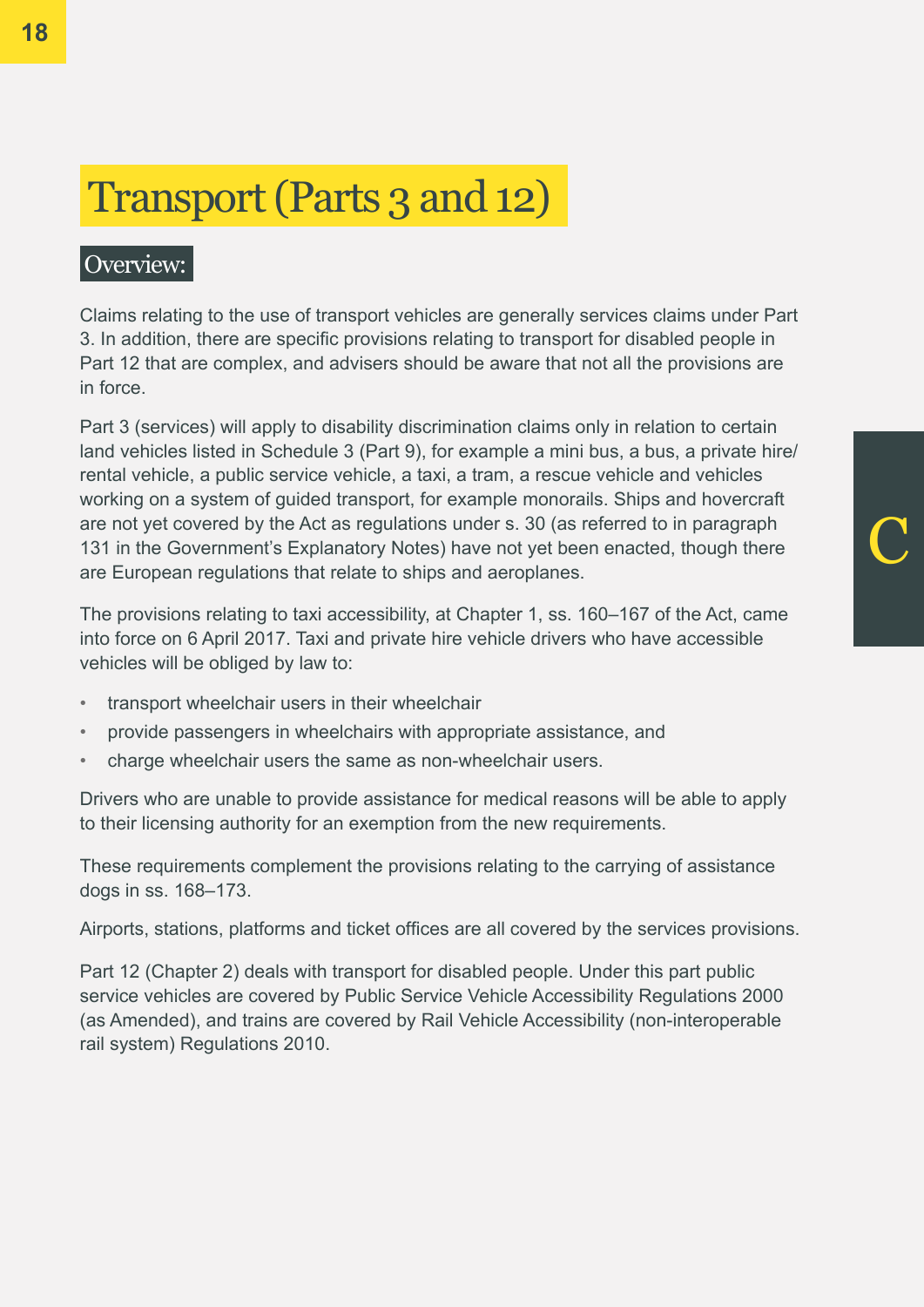#### Protected characteristics

Protections under Part 3 do not apply to marriage and civil partnership or to age in relation to under-18s.

Harassment provisions apply to Part 3 only in relation to age, disability, gender reassignment, race and sex.

#### Reasonable adjustments

In general terms, the first, second and third requirements of the duty to make reasonable adjustments apply to transport service providers, however, the duty is significantly curtailed by Schedule 2: see Schedule 2 heading 'special provision about transport'. For example, it is never reasonable for a listed service provider to be required to alter a physical feature, except where specifically permitted.

C

#### **Exceptions**

Air transport is exempt from the provisions relating to direct disability discrimination, discrimination arising from disability, indirect discrimination and failure to make reasonable adjustments: see Schedule 3, Part 9. The Civil Aviation (Access to Air Travel for Disabled Persons and Persons with Reduced Mobility) Regulations 2014 came into force on 1 December 2014 and replace a criminal enforcement regime with a civil one.

#### Remedy and time limits

A claim for unlawful discrimination under Parts 3 and 12 is a claim in the county court. The deadline is **six months** less one day from the date of the alleged discrimination: see s. 118 and endnote 1 regarding the possibility of extension of the time limit. The court can grant a range of remedies such as damages (including compensation for injury to feelings), injunctions and declarations.

Note that the courts cannot award compensation for injury to feelings for discrimination in air travel which occurred between embarkation and disembarkation.

Enforcement of the Civil Aviation Regulations is by the Civil Aviation Authority, which has a range of powers.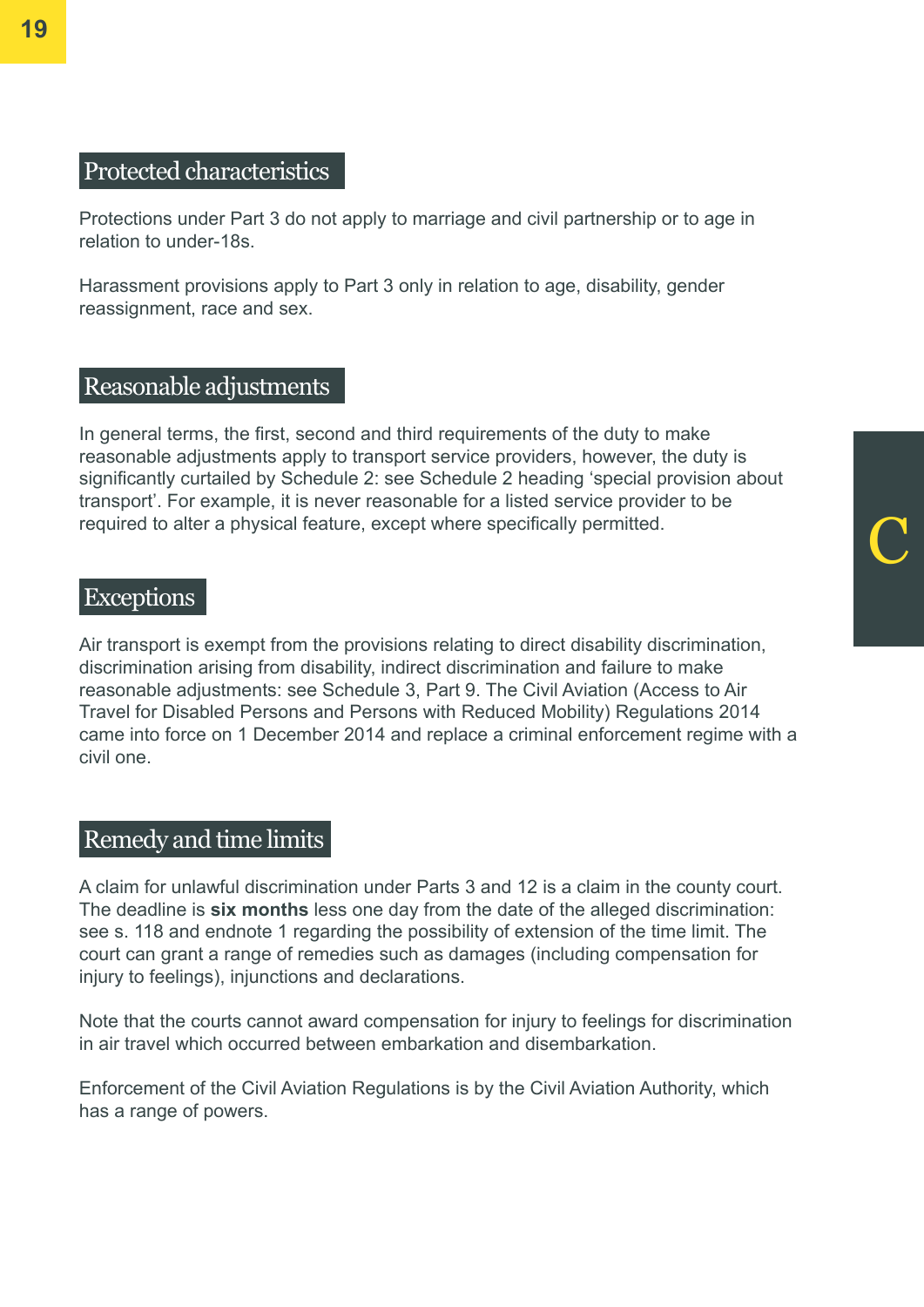Where accessibility regulations are in force, such as the public service vehicle (PSV) and rail accessibility regulations above, a breach would be a criminal offence.

See Part 3 above on giving notice to the Commission and assessors.

Further reading:

EHRC (2015), '**[Your passport to a smooth journey: top tips for disabled and](https://www.equalityhumanrights.com/en/publication-download/your-passport-smooth-journey-top-tips-disabled-and-less-mobile-air-passengers)  [less mobile air passengers](https://www.equalityhumanrights.com/en/publication-download/your-passport-smooth-journey-top-tips-disabled-and-less-mobile-air-passengers)**'.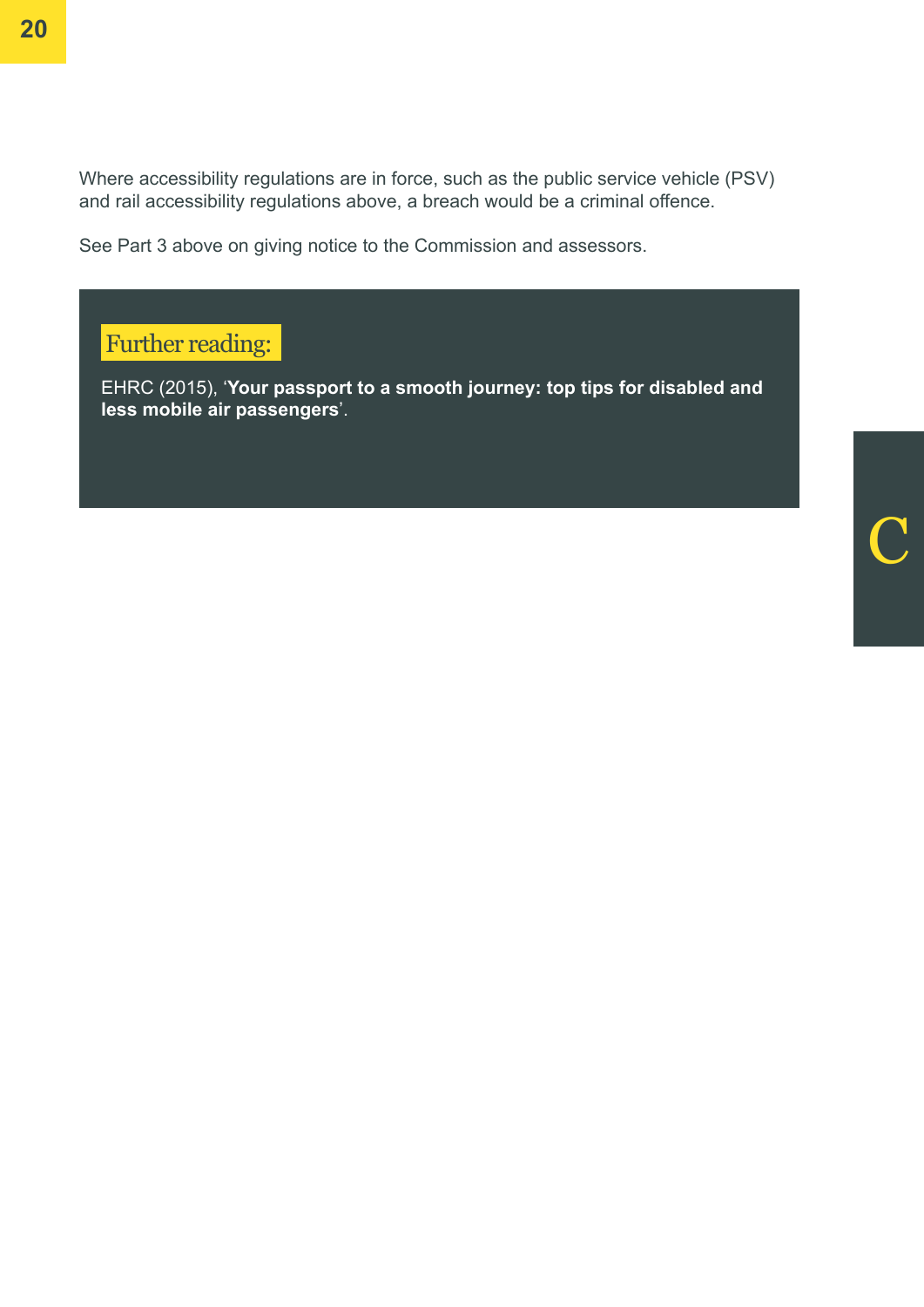# C

# Premises (Part 4)

#### Overview:

This part of the Act applies to the disposal and management of premises.

Premises includes the whole or part of a property but a short-term let, such as a holiday let, and premises provided in the exercise of a public function, such as a police cell or accommodation in a hospital ward, are not included as they are covered by Part 3: see s. 32.

People whose permission is required for disposal of premises are covered, as well as those who manage premises such as property management agencies, estate agencies and housing associations: see ss. 34–35.

'Disposal' could include selling, letting, subletting or granting an occupancy right: see s. 38.

#### Protected characteristics

Part 4 does not apply to the protected characteristics of age or marriage and civil partnership.

Harassment provisions apply only to disability, gender reassignment, race and sex: see s. 33 (6) and s. 26.

#### Unlawful conduct

A person who has the right to dispose of premises must not discriminate against or victimise another person, for example, by offering the premises on less favourable terms, by refusing to let or sell the premises, or by less favourable treatment. Harassment is also unlawful: see s. 33.

#### Reasonable adjustments

The first and third requirements of the duty, as set out in s. 20, apply to a controller of let premises and a controller of premises available to let: see s. 36 and Schedule 4. In the context of premises the duty is not anticipatory and the controller must first receive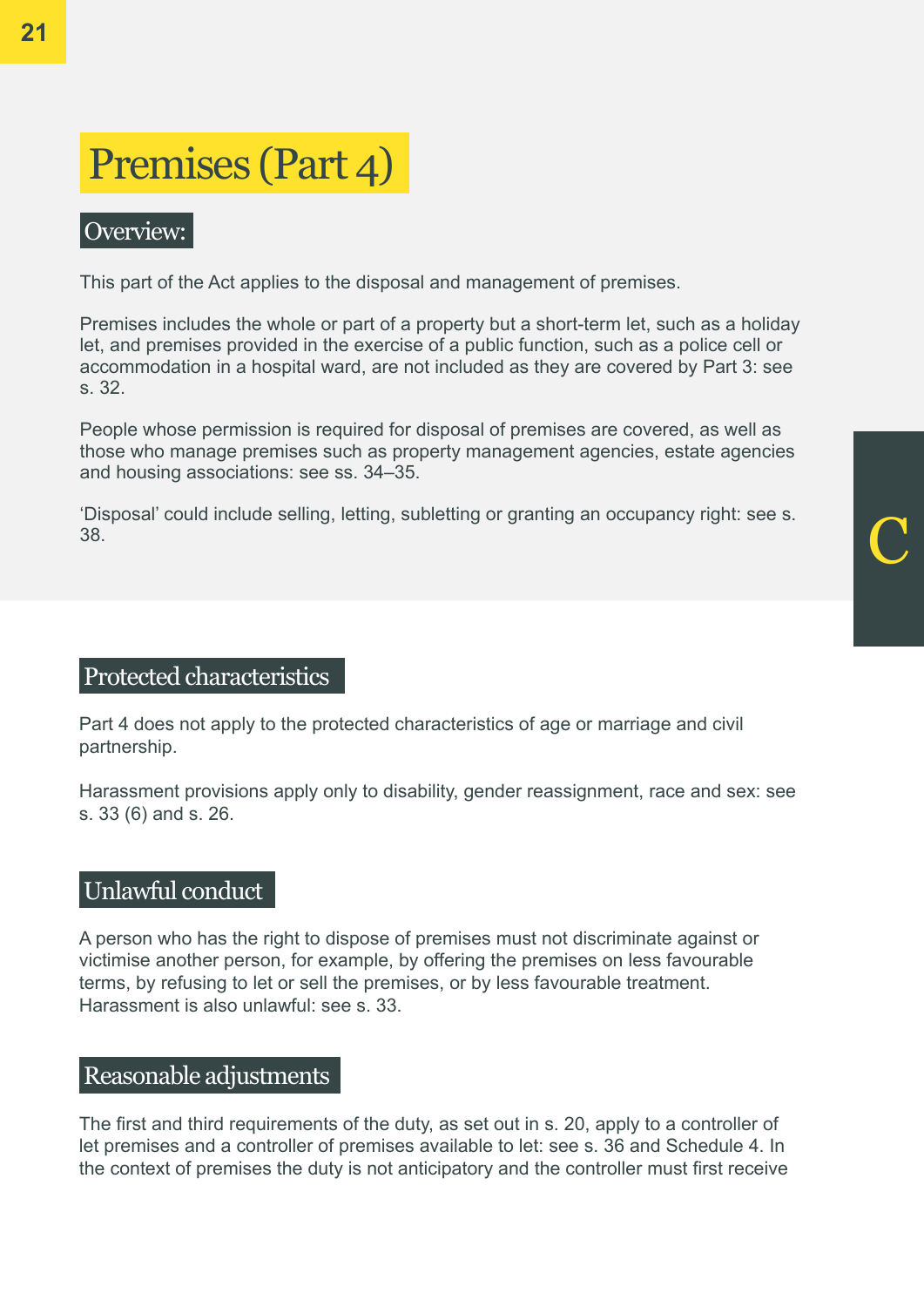a request by, or on behalf of, a tenant or a person who is considering occupying the premises.

The provisions in s. 36 relating to adjustments to common parts are not in force, therefore there is no duty on a controller to make adjustments to the physical features of common parts in England and Wales.

#### Physical features

The second requirement of the reasonable adjustment duty does not apply in this context and there is no requirement for controllers to take any step to remove or alter a physical feature, however, signs, notices, taps and door handles, and door entry systems are not considered to be physical features and so the duty to make adjustments would apply to them. See Schedule 4, para 2 (9).

It is the Commission's position that the reasonable adjustment duty includes making adjustments to a term of a lease prohibiting alterations, to enable a disabled person to make a disability-related improvement. However, at the time of writing, there are no decided cases on this point. Advisers should contact EHRC Adviser Support for more information. See section E below for contact details.

C

#### Improvements to dwellings

Where a tenancy is not a protected, statutory or secure tenancy and the lease entitles the tenant to make improvements with the consent of the landlord, a disabled tenant or occupier can apply to the landlord for consent to make a disability-related improvement (that is, one which is likely to improve the disabled person's enjoyment of the premises). The disabled person must intend to occupy the dwelling as their only or main home.

Where the tenant applies in writing, if the landlord consents he/she may attach reasonable conditions; if consent is withheld the landlord must give written reasons for withholding consent. It is for the landlord to show a condition attached is reasonable or consent was not unreasonably withheld. A failure by the tenant to comply with a reasonable condition is treated as a breach of the obligation of the tenancy: see Part 13 s.190 and Schedule 2.

Consent is deemed to have been withheld unreasonably if the landlord refuses or does not give consent within a reasonable time. Attaching an unreasonable condition is treated as having withheld consent, and if consent is unreasonably withheld it must be taken to be given.

Protected, statutory and secure tenants enjoy similar rights under the Housing Acts 1980 and 1985: see Part 13 s. 190.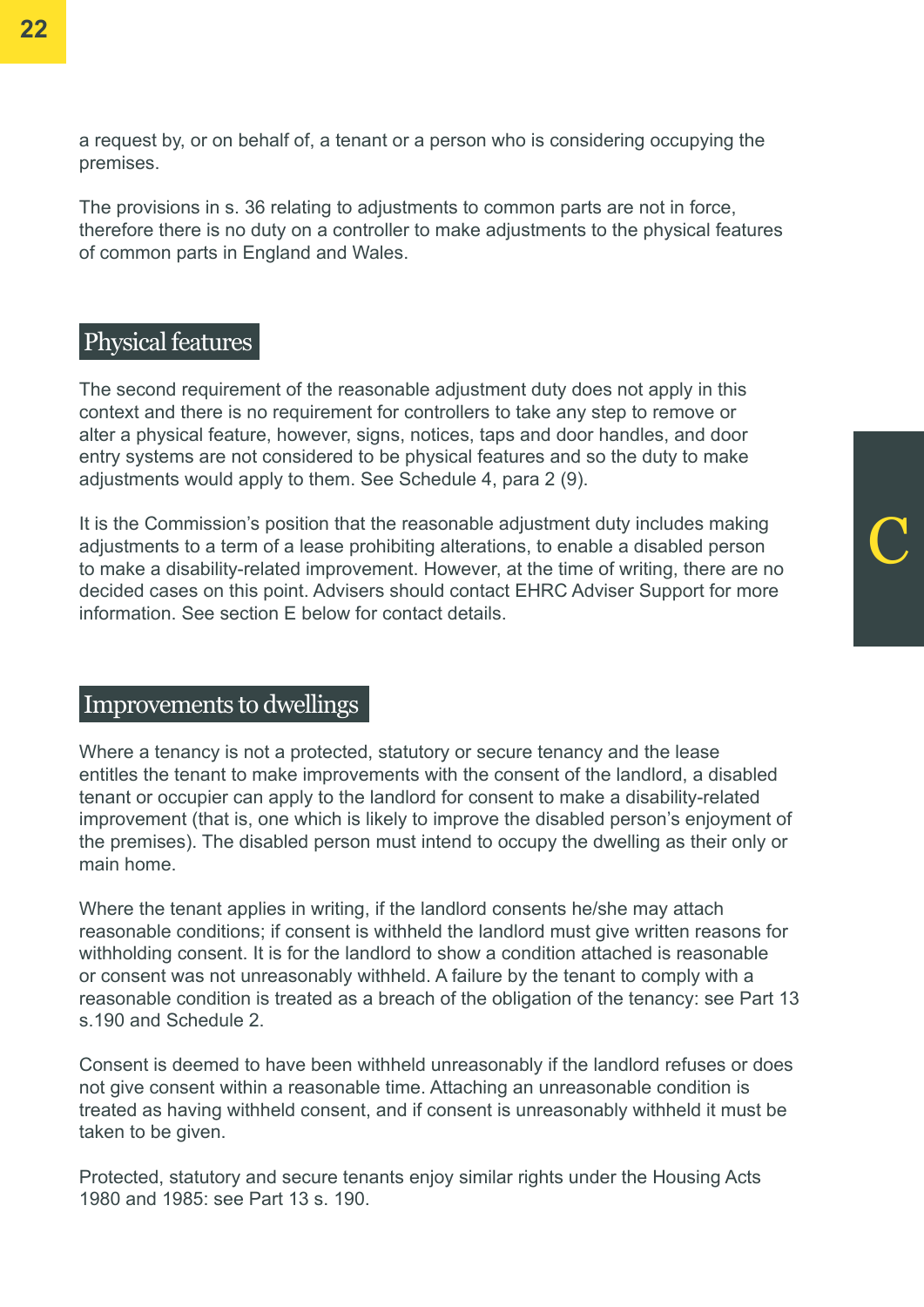#### Exceptions

Schedule 5 provides various exceptions in relation to disposal of premises, for example, private disposal of premises by an owner-occupier who is not using an estate agent, and small premises with shared areas which are part-occupied. Schedule 23 contains further exceptions to Part 4 in relation to nationality discrimination where required by statute or the executive, for organisations relating to religion or belief as well as provision of communal accommodation.

#### Remedies and time limits

A claim for unlawful discrimination under Part 4 is brought in the county court. The deadline is **six months** less one day: see s. 118. The court can grant a range of remedies such as damages (including compensation for injury to feelings) injunctions and declarations. See Part 3 above on notice to the Commission and assessors.

A civil action regarding improvements to dwelling houses would be brought in the county court. Section 118 of the Equality Act does not specify a time limit. Such a claim is likely to be complex and specialist advice, beyond the scope of this handbook, should be sought promptly when dealing with a claim of this type.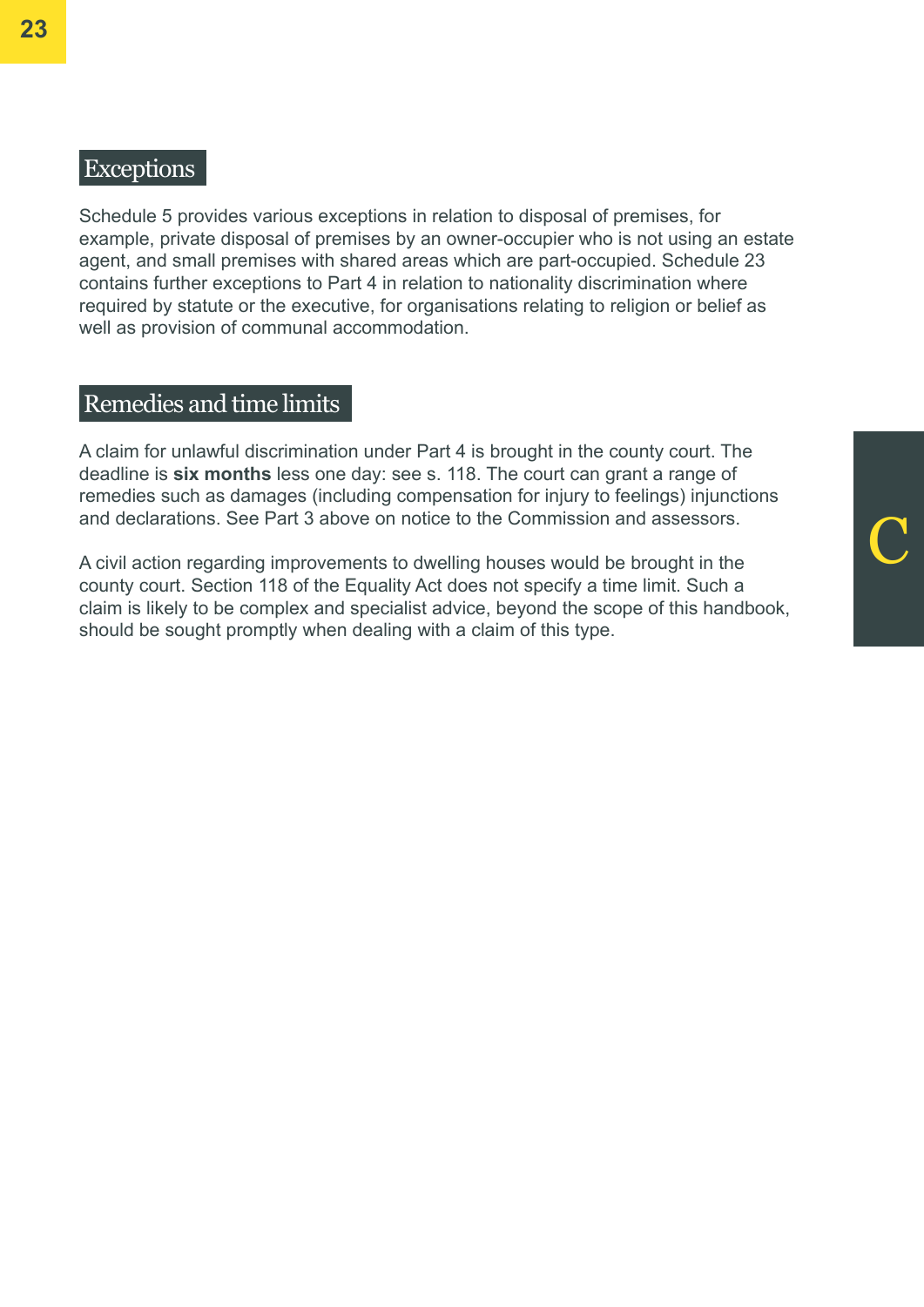## Work (Part 5)

#### Overview:

Part 5 of the Act provides protection against discrimination, harassment and victimisation in the context of work, which covers all stages from advertising, recruitment and selection, to employment and post-employment as well as occupational pension schemes, employment training and equal pay.

There are also provisions addressing the duties of employment service providers and trade organisations, and local authorities' obligations in respect of councillors carrying out their duties: see ss. 55–59. Qualifications bodies are also covered (see s. 53), and are defined as authorities or bodies that can confer an authorisation, qualification, recognition, registration, enrolment, approval or certification which is needed for, or facilitates engagement in, a particular profession or trade. See separate provisions for General Qualifications Bodies under Part 6 (education).

Similarly, workers who may not be an 'employee', such as contract workers, police officers, barristers, partners, members of limited liability partnerships and personal and public office holders, are expressly protected under the Act: see ss. 41–52. However, some office holders are excluded such as offices of the House of Commons and House of Lords: see Schedule 6.

Volunteers are not covered by the employment provisions.

The position of interns is less clear and would depend on the facts and circumstances of the contractual arrangements.

Members of the armed forces are expressly covered, but not in relation to age and disability. A requirement for service in the armed forces that the person is a man or is not a transsexual person may be lawful if it can be justified as a proportionate means of ensuring combat effectiveness: see Schedule 9 (4).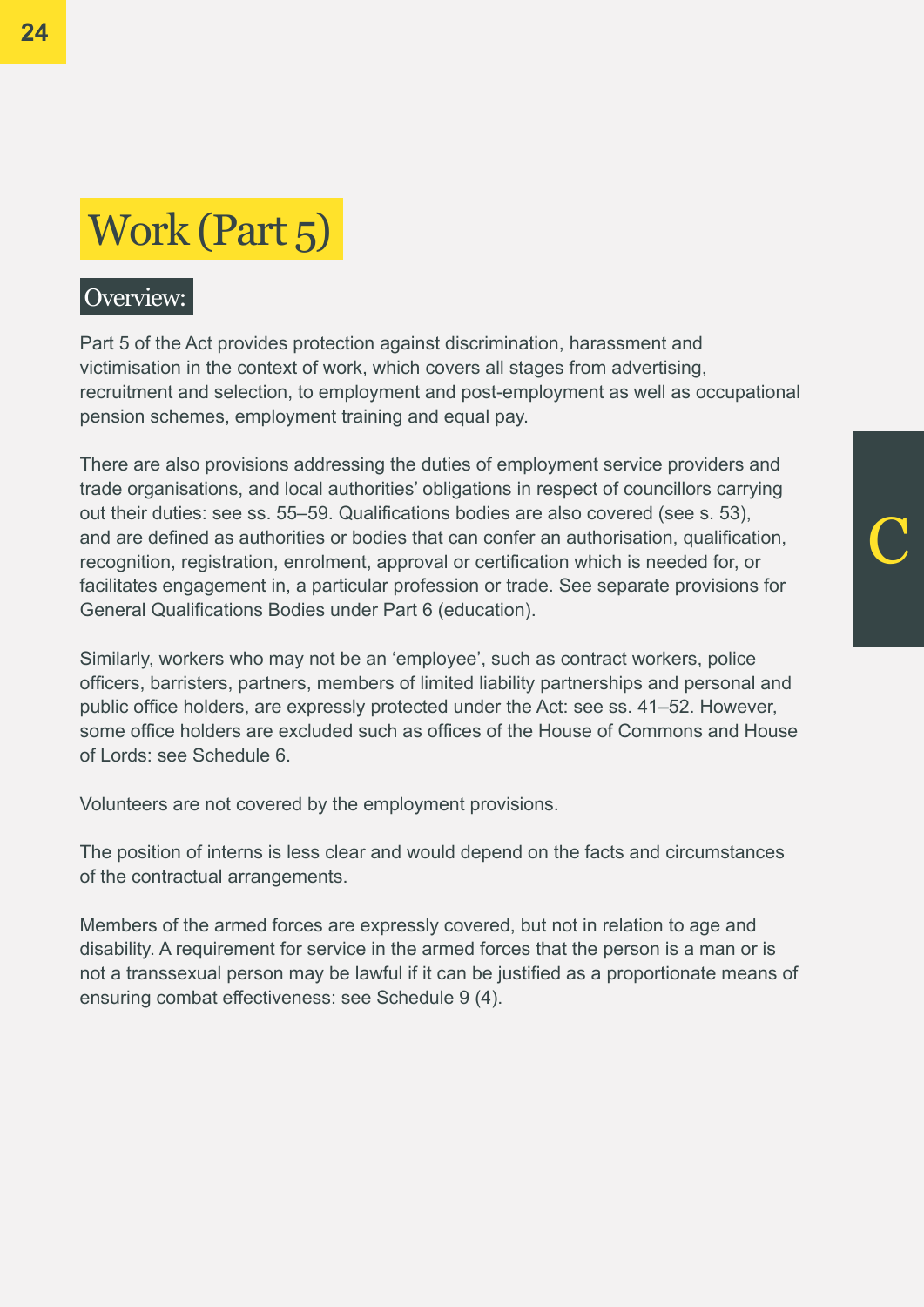#### Protected characteristics

All protected characteristics are covered by Part 5, but be aware that:

- There are additional provisions for pregnancy and maternity in the workplace to be found at s. 18, including unfavourable treatment because of the pregnancy, because of pregnancy-related illness, because a woman is on compulsory maternity leave or for a reason related to exercising the right to ordinary or additional maternity leave.
- A worker treated less favourably because of association with a pregnant woman may also have a claim.
- There are additional provisions for absence from work due to gender reassignment: see s. 16.
- Direct discrimination on the basis of marriage and civil partnership, in the context of work, does not apply to association and perception: see s. 13 (4).

C

#### Unlawful conduct

An employer must not discriminate against or victimise a job applicant or worker: see s. 39 (1)–(4).

- This applies to job applicants in terms of the arrangements made for deciding who to offer employment to, the terms of the job offer and where an applicant is not offered employment.
- This applies to workers as to their terms of employment, opportunities for promotion, transfer, training, benefits, facilities and services, dismissal and any other detriment.

An employer must not harass a job applicant or worker.

#### Reasonable adjustments

An employer is under a duty to make reasonable adjustments: see s. 39 (5). The first, second and third requirements apply as set out in s. 20 of the Act, subject to Schedule 8. The duty commences if the employer:

- knows, or could reasonably be expected to know, that a disabled person applies or may apply for the post, or
- knows, or could reasonably be expected to know, that a worker has a disability and is likely to be placed at a substantial disadvantage.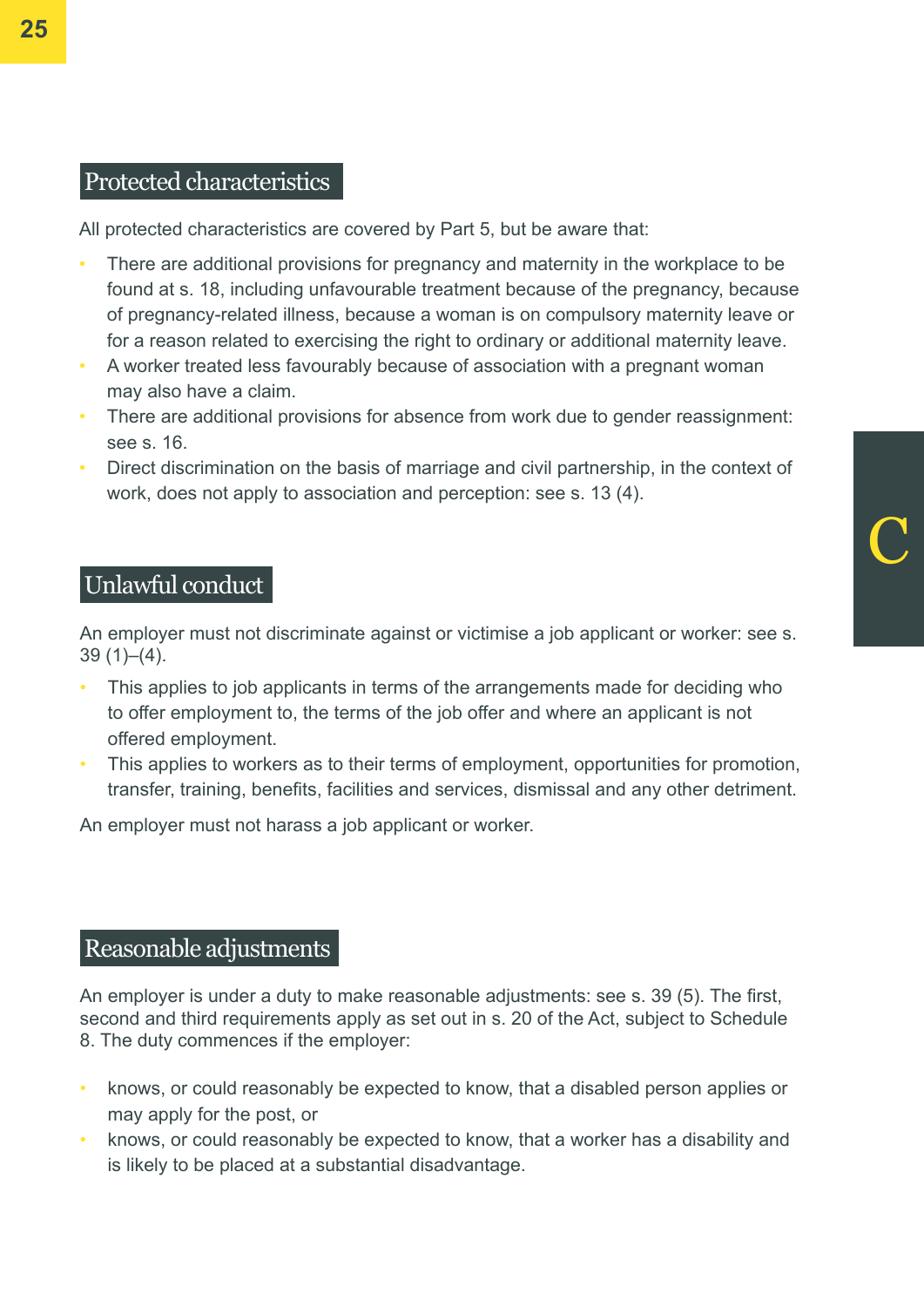Where the employer does not know, they must take reasonable steps to find out whether a worker or an applicant requires a reasonable adjustment, however enquiries must be handled with sensitivity. There is a prohibition on **pre-employment health enquiries:** see s. 60.

#### **Exceptions**

There are a number of exceptions relating to matters such as occupational requirements, non-contractual payments to women on maternity leave, benefits dependent on marital status, and so on: see Schedule 9, and for exceptions relating to age in particular, Schedule 9, Part 2.

Schedule 23 contains further exceptions to Part 5 in relation to nationality discrimination where required by statute, or the executive provision of communal accommodation and training provided to non-European Economic Area residents.

C

#### Equal pay

The Act gives women and men the right to equal pay for equal work: see ss. 64–66. The Act also makes pay secrecy clauses unenforceable: see s. 77; and covers maternity pay equality: see ss. 73–75.

#### Gender pay gap reporting

The gender pay gap is the difference in average pay between the men and women in the workforce. It is different to equal pay, which means you must pay men and women the same for equal or similar work.

Employers with 250 employees or more must publish the gender pay gap data listed below every year, and a written statement on their public facing website:

- mean gender pay gap in hourly pay
- median gender pay gap in hourly pay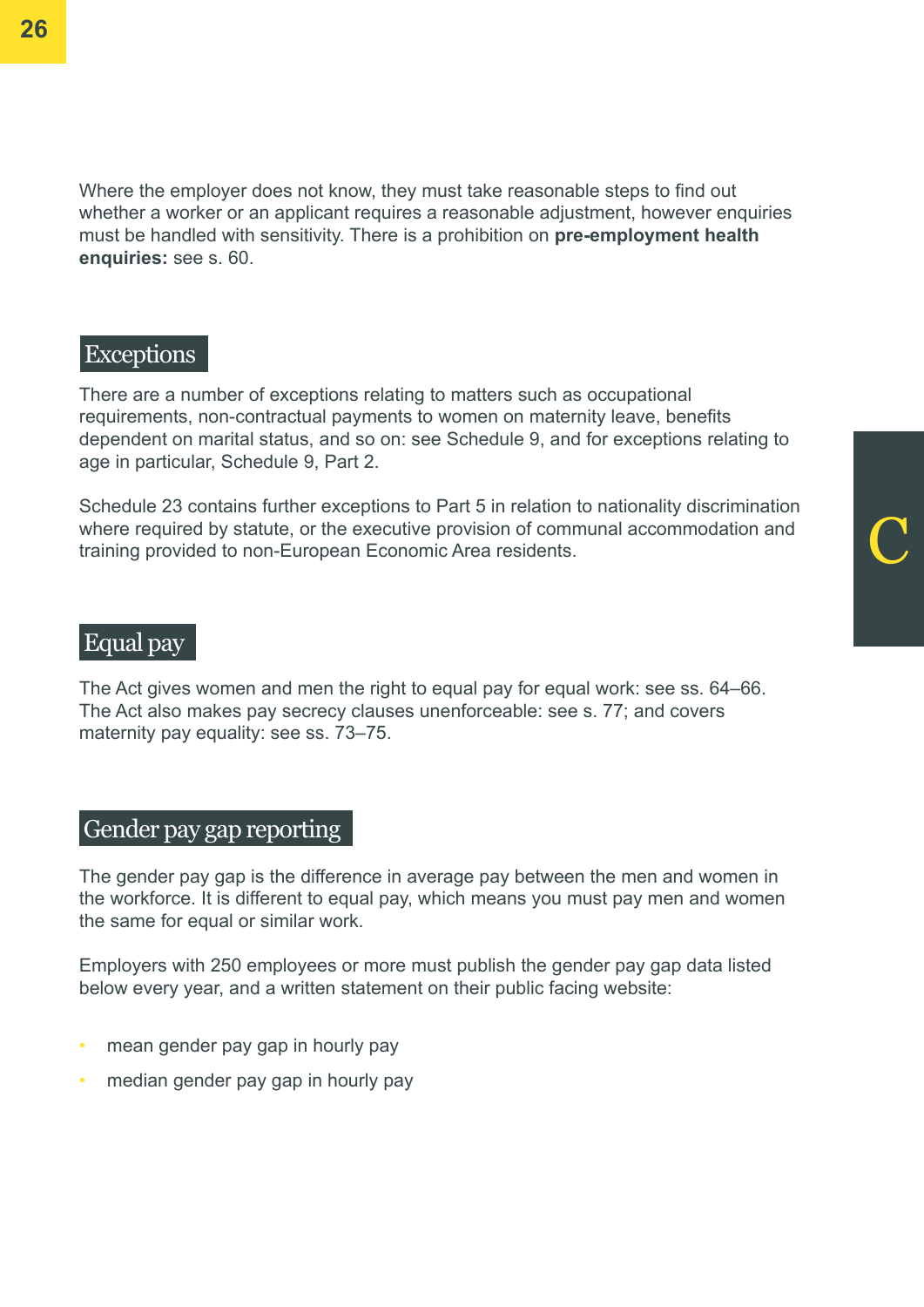- mean bonus gender pay gap
- median bonus gender pay gap
- proportion of males and females receiving a bonus payment, and
- proportion of males and females in each pay quartile.

Individuals cannot compel their employer to comply with the gender pay gap reporting requirements (they can only be enforced by the Commission, see section E).

For the relevant legislation and Acas guidance, see endnotes. You can see the information organisations have published on the Gender Pay Gap Viewing Service, on the Gov.uk website.

#### Occupational pensions

An occupational pension scheme includes a non-discrimination rule, by which a responsible person must not discriminate against another in carrying out any function in relation to the scheme, and must not harass or victimise anyone in relation to the scheme, subject to exceptions and limitations: see s. 61.

#### Remedy and time limits

The employment tribunal has jurisdiction to consider a complaint under Part 5. The tribunal can provide a number of remedies under equality law:

- make a declaration as to the rights of the complainant and respondent
- order the respondent to pay damages compensation (including compensation for injury to feelings) to the complainant, and/or
- make an appropriate recommendation.

The time limit is usually **three months** less a day: see Part 9, Chapter 3, (see endnote 1 regarding the possibility of extension of the time limit) as well as the different rules for members of the armed forces.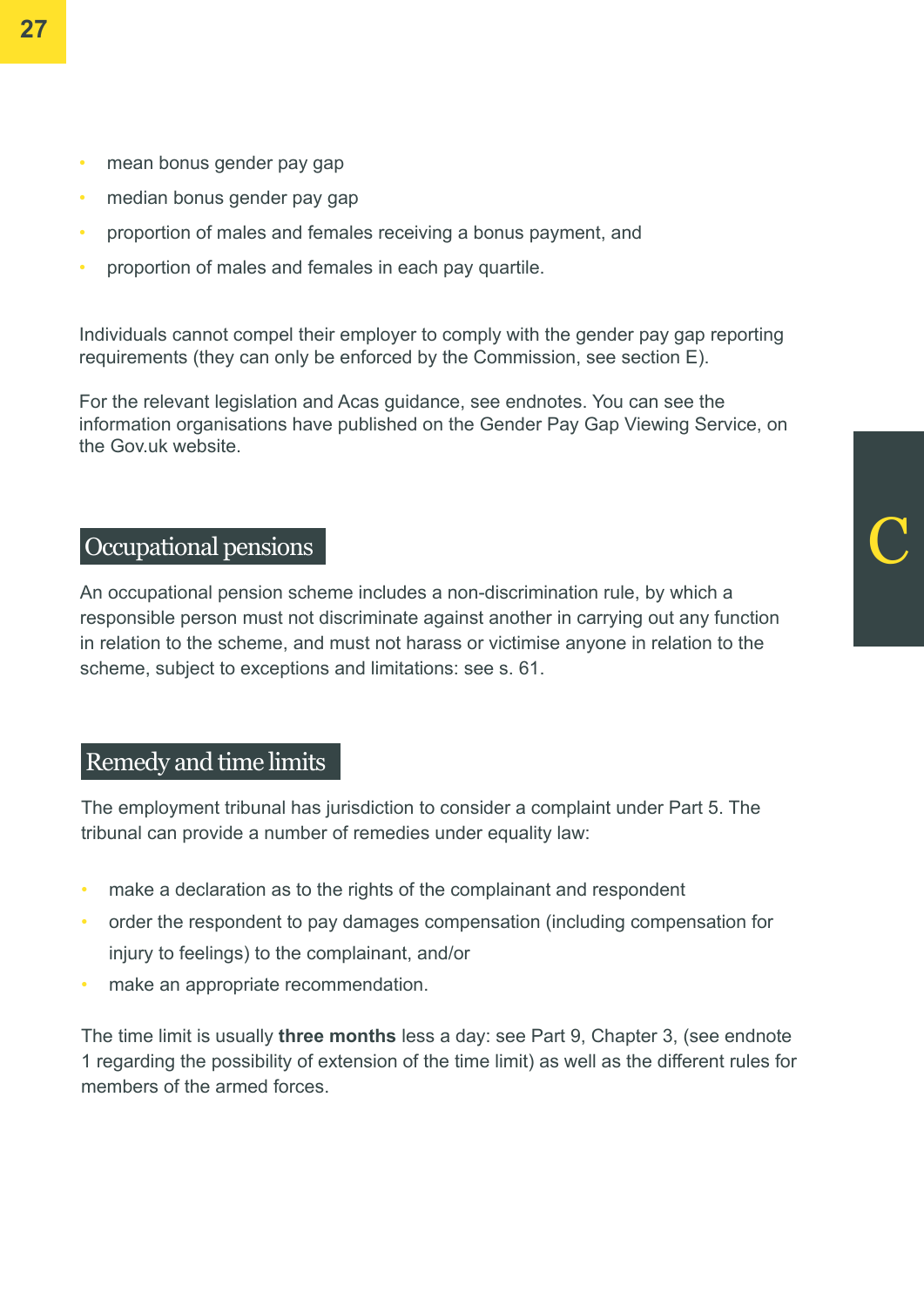The time limit in the employment tribunal for an equal pay claim is usually 6 months less one day from the end of employment. In some circumstances that deadline can be extended to 6 years, and brought in the civil courts. Such claims are likely to be complex and specialist advice should be sought.

Advisers should also be aware of Acas's role in compulsory early conciliation.

#### Further reading:

EHRC (2011), '**[Employment: statutory code of practice](https://www.equalityhumanrights.com/en/publication-download/employment-statutory-code-practice)**' and EHRC (2011), '**[Equal pay: statutory code of practice](https://www.equalityhumanrights.com/en/publication-download/equal-pay-statutory-code-practice)**'.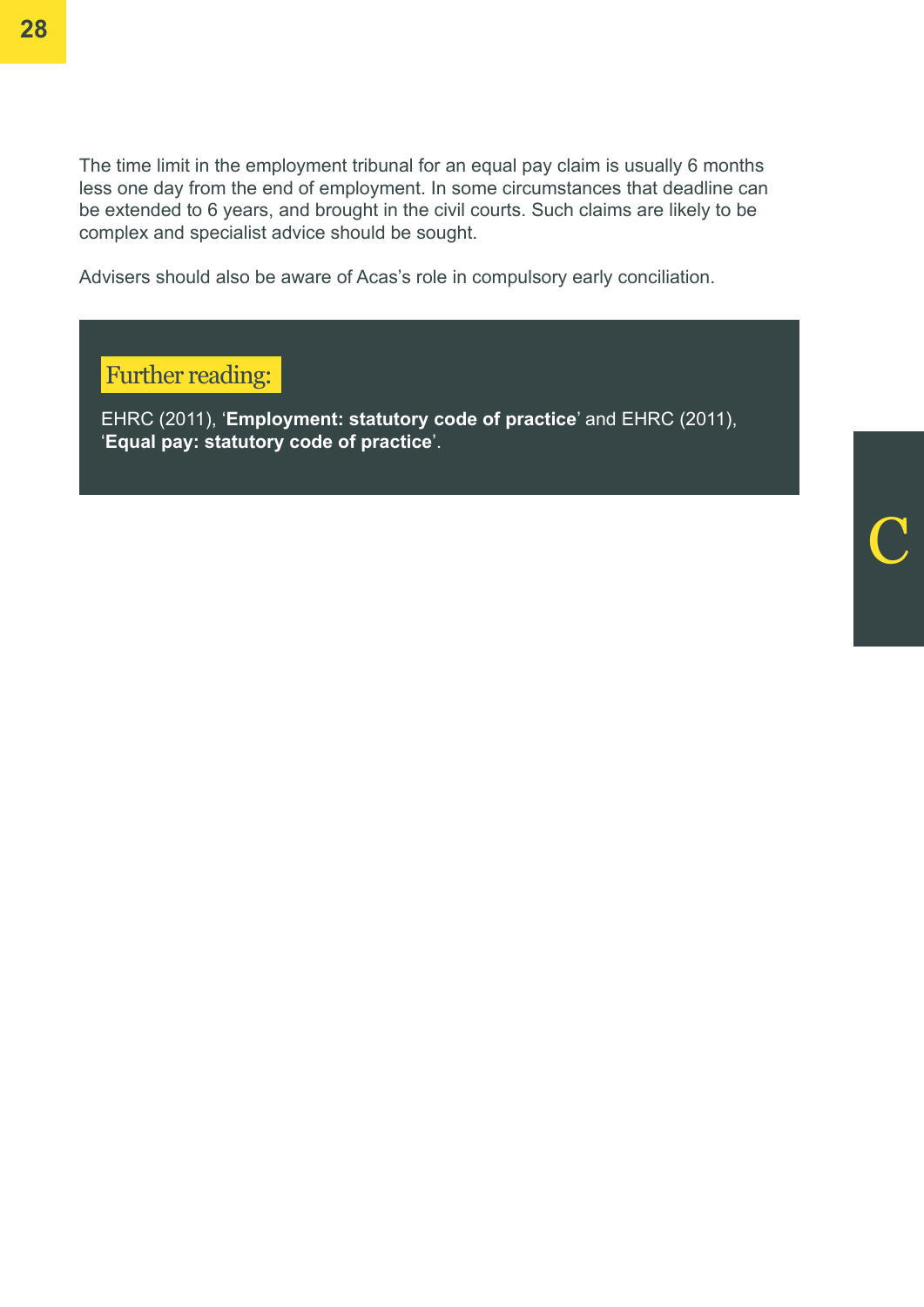# Education (Part 6)

### Chapter 1: Schools

#### Overview:

Responsible bodies have duties under the Act in relation to the schools they manage. In England and Wales, the responsible body for a public school or nursery is the education authority. The responsible body for a school maintained by the local authority is the local authority or governing body. The responsible body for the types of school listed below is the proprietor:

C

- an alternative provision academy that is not an independent educational institution school
- an academy
- an independent educational institution (other than a special school), and
- a special school not maintained by the local authority.

The duties in relation to private nurseries would come under Part 3.

#### Unlawful conduct

A responsible body must not discriminate against or victimise an applicant or pupil regarding admissions, the provision of education, access to benefits, facilities and services or exclusions, or subject them to any other detriment. In addition, a responsible body must not harass an applicant or a pupil. In relation to victimisation of pupils, see provisions regarding conduct of parents and siblings under s. 86.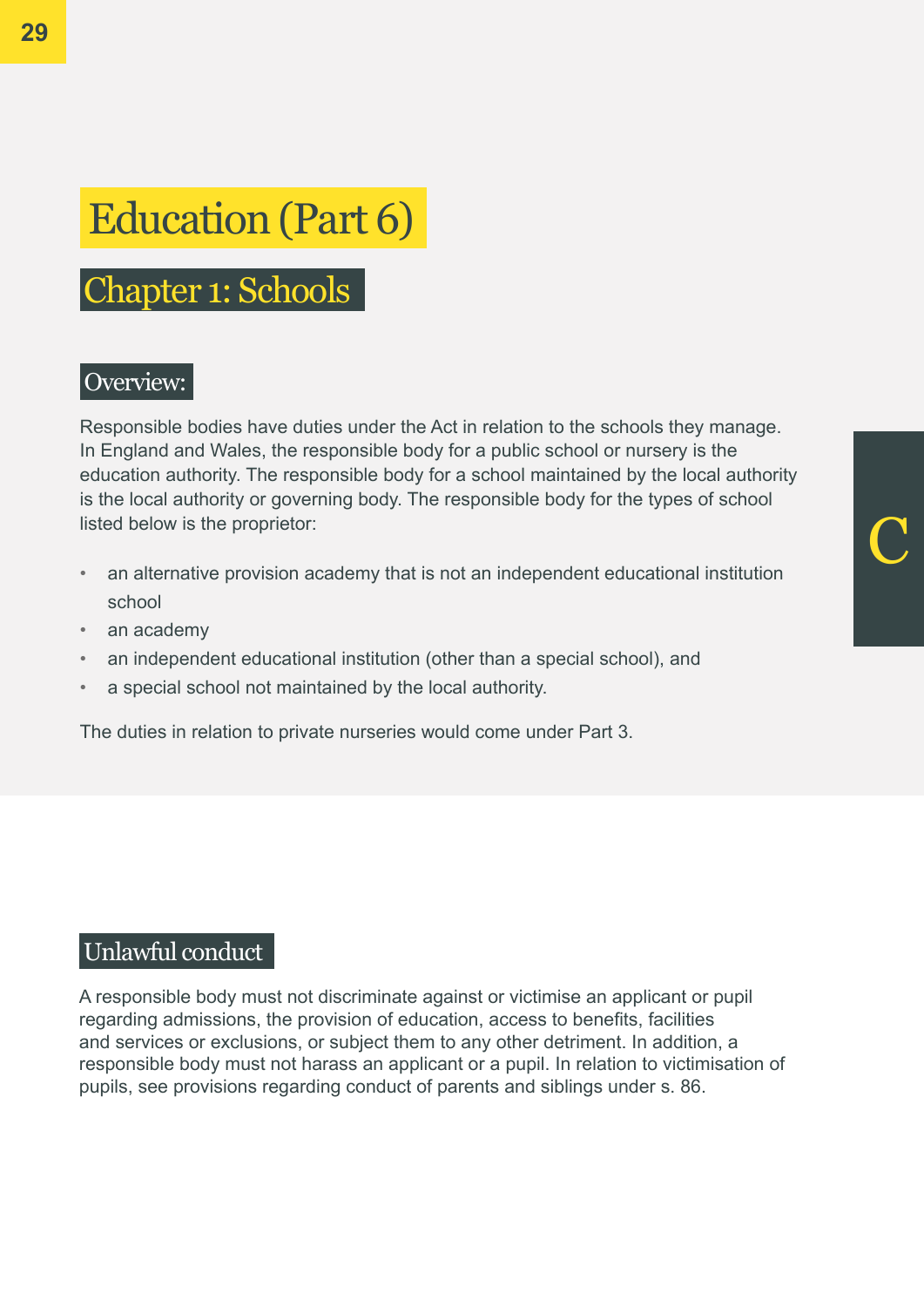#### Reasonable adjustments

The first and third requirements of the duty to make reasonable adjustments apply to the responsible body (see section B above and s. 85 (6) and Schedule 13). The duty to adapt physical features does not apply, but there is a duty on schools to produce accessibility plans and on local authorities to produce accessibility strategies, to improve participation, physical access and information sharing for disabled pupils, generally over a set period of time. The reasonable adjustment duty is anticipatory in this context.

Qualifications bodies in England and Wales (as prescribed by a Minister of the Crown or Welsh Ministers) have specified some adjustments that are not to be made, which may be relevant in this context: see chapter 3 below.

# Exceptions C

There are exceptions to Part 6 (Chapter 1) contained in Schedule 11. In particular, single-sex schools are lawful, as are single-sex boarding arrangements. Foundation or voluntary schools, and schools (other than an alternative provision academy) listed in the register of independent schools for England or for Wales (if recorded as having a religious ethos), are permitted to give preference to members of their denomination when deciding who to admit to the school, and the exceptions also concern their acts of worship and religious observance.

Schedule 23 contains further exceptions to Part 6 in relation to nationality discrimination where required by statute or the executive, as well as the provision of communal accommodation.

#### Remedies and time limits

A claim for unlawful discrimination under the schools provisions of Part 6 (except for disability cases) is brought in the county court. The deadline is **six months**  less one day from the date of the alleged discrimination. The court has a range of remedies it can award, such as a declaration, damages (including compensation for injury to feelings) and injunctions. See Part 3 above on assessors.

Disability discrimination claims under Part 6 in England are made to the First-tier Tribunal (Special Educational Needs and Disability) and in Wales to the Special Educational Needs Tribunal Wales.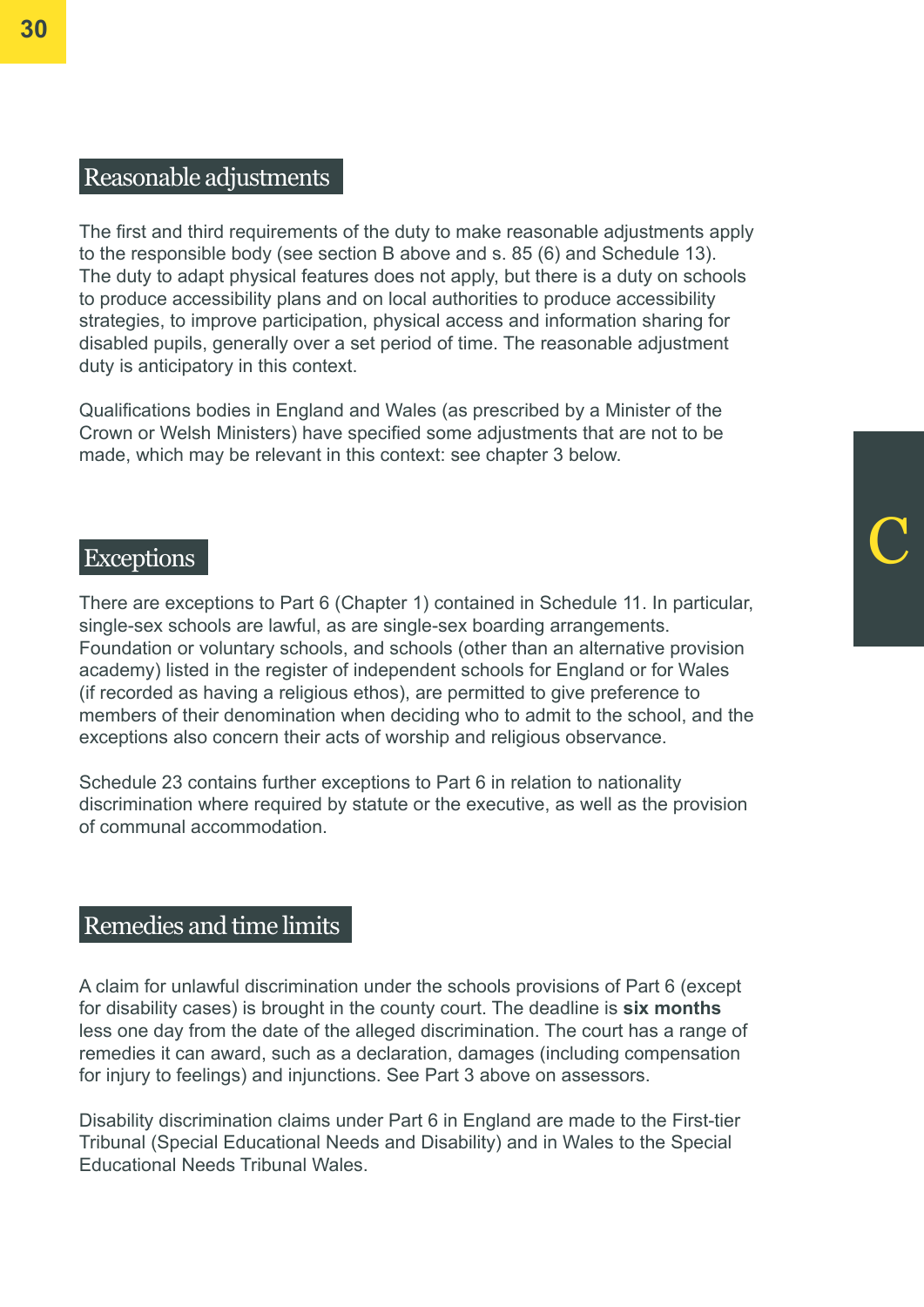The deadline is **six months** less one day from the date of the alleged discrimination.

These tribunals have a range of remedies, including ordering a letter of apology, a change in policy and procedure, or any order as it considers reasonable in all the circumstances of the case, with a view to obviate or reduce the adverse effect. **They cannot award damages.** See Schedule 17, Part 2 for procedural matters.

#### Further reading:

EHRC (2014), **['Reasonable adjustments for disabled pupils: Scotland'](https://www.equalityhumanrights.com/en/publication-download/reasonable-adjustments-disabled-pupils-scotland)**

EHRC (2014), **['Technical guidance for schools in England](https://www.equalityhumanrights.com/en/publication-download/technical-guidance-schools-england)'** and EHRC (2015), **['Reasonable adjustments for disabled pupils in England'](https://www.equalityhumanrights.com/en/publication-download/reasonable-adjustments-disabled-pupils)**

EHRC (2014), **['Guidance for schools in Wales: what equality law means for](https://www.equalityhumanrights.com/en/publication-download/what-equality-law-means-you-education-provider-wales)  [you as an education provider in Wales'](https://www.equalityhumanrights.com/en/publication-download/what-equality-law-means-you-education-provider-wales)**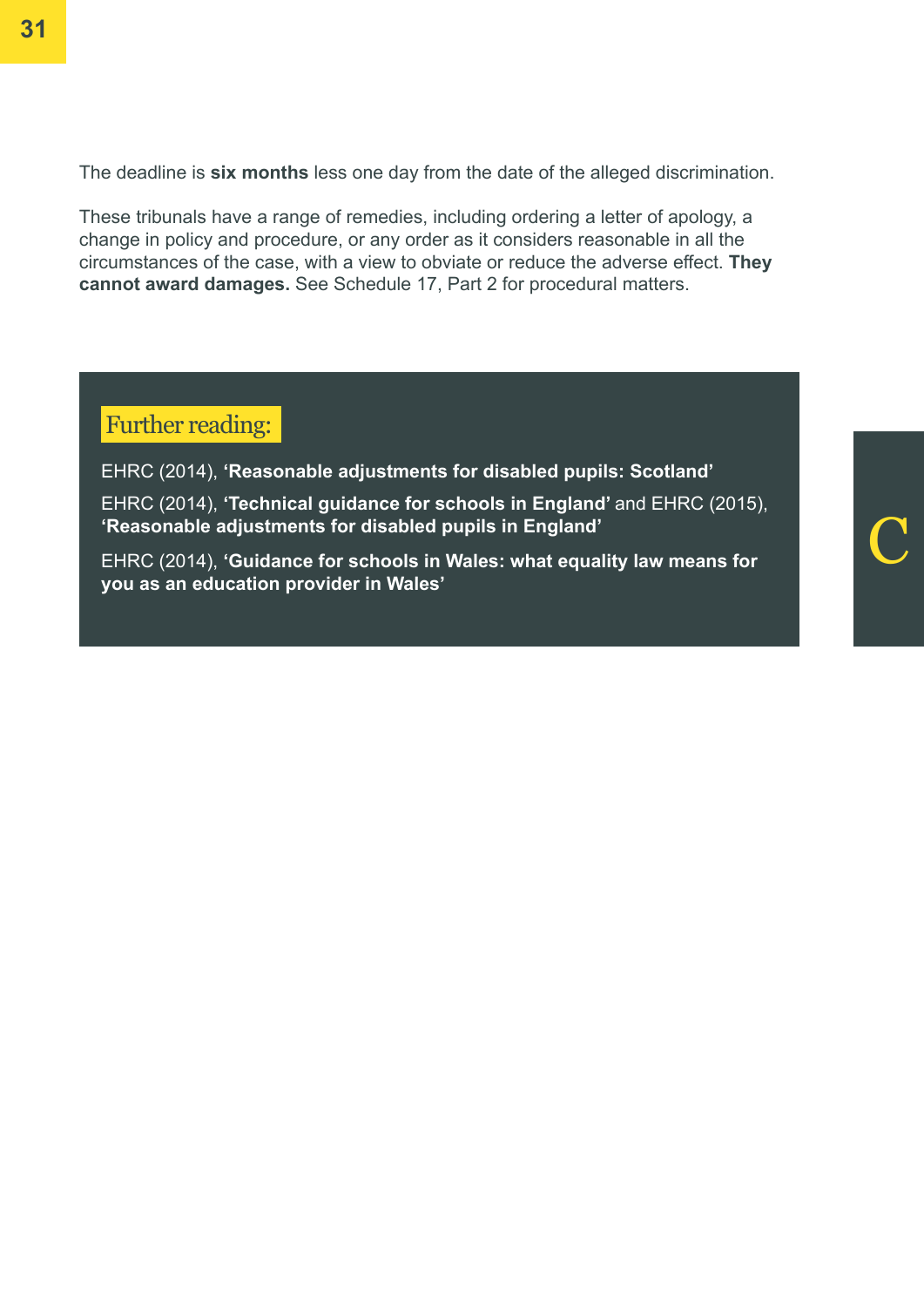# C

### Chapter 2: Further and higher education

#### Overview:

Responsible bodies have duties under the Act in relation to the institutions they manage:

- The responsible body of a university, or any other institution within the further or higher education sector, is the governing body.
- The responsible body of a 16 to 19 academy is the proprietor.
- The responsible body for a course of further or higher education secured by a local authority is the local authority. The responsible body for a course of education provided by the governing body of a maintained school, under section 80 of the School Standards and Framework Act 1998, is the governing body.
- The responsible body for a course of further or higher education providing a recreational or training facility in England and Wales is the local authority.

#### Protected characteristics

This chapter does not apply to marriage and civil partnership.

The harassment provisions only apply to the characteristics of age, disability, gender reassignment, race, religion or belief, sex and sexual orientation.

#### Unlawful conduct

A responsible body must not discriminate against or victimise an applicant or student regarding admissions, exclusions, the provision of education, access to benefits, facilities and services, or conferring or withholding a qualification or subject them to any other detriment: see s. 91.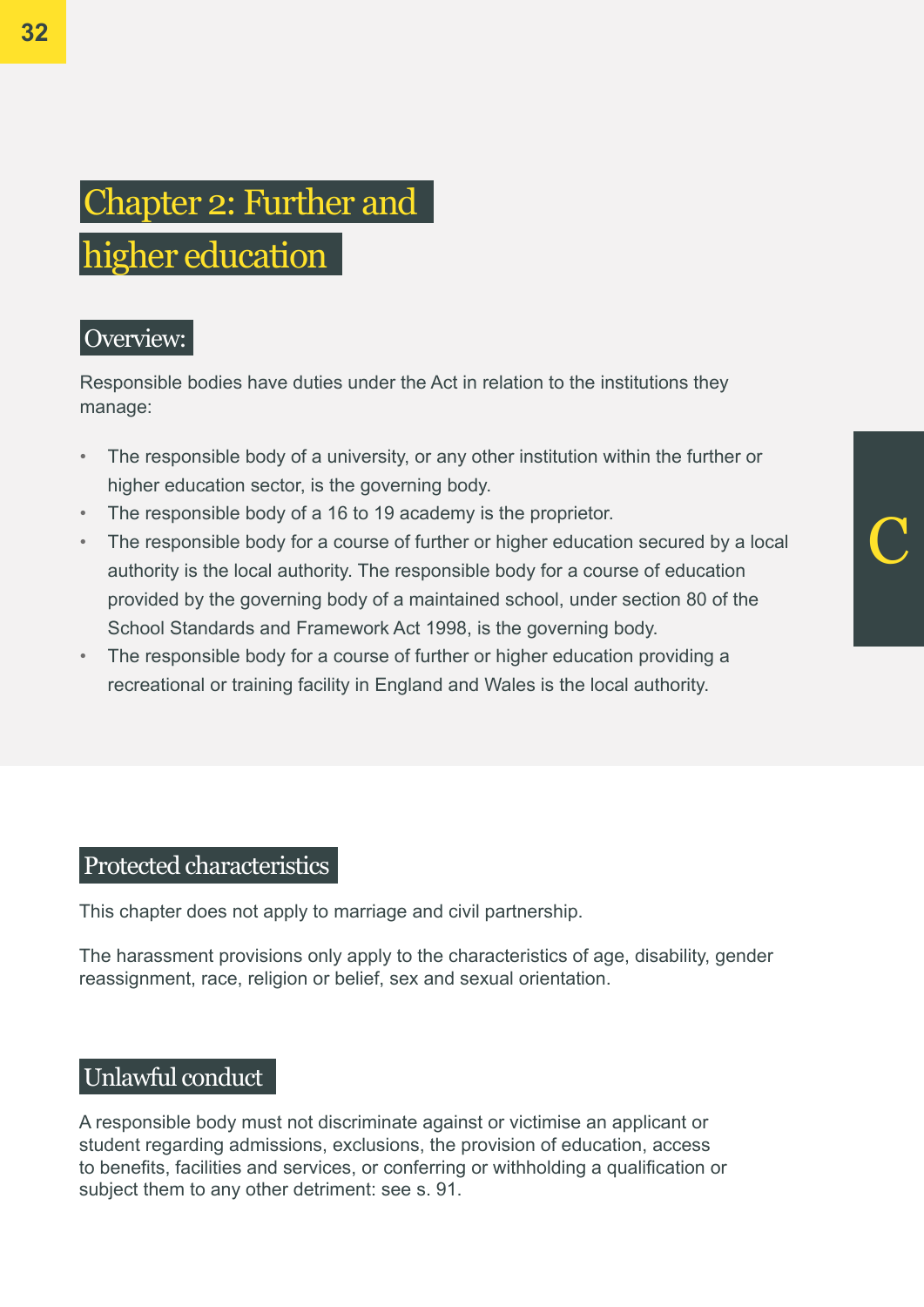A responsible body must not harass an applicant or a student. For provisions relating to discrimination, harassment or victimisation of former students: see s. 108.

#### Reasonable adjustments

The first, second and third requirements of the duty to make reasonable adjustments apply to the responsible body in terms of ss. 91 (9), 92 (6), 93 (6) and Schedule 13.

#### **Exceptions**

There are exceptions to Part 6 (Chapter 2) contained in Schedule 12, relating to matters such as single-sex institutions, institutions with a religious ethos, occupational requirements, benefits depending on marital status and childcare.

C

Schedule 23 contains further exceptions to Part 6 in relation to nationality discrimination where required by statute or the executive, as well as the provision of communal accommodation.

#### Remedies and time limits

A claim for unlawful discrimination under Part 6 Chapter 2 is a claim to the county court. The deadline is **six months** less one day of the alleged discrimination (although see endnote 1 regarding the possibility of extension of the time limit). The court has a range of remedies it can award, such as a declaration, damages (including compensation for injury to feelings) and injunctions. See Part 3 above on informing the Commission about the commencement of a claim and assessors.

Further reading:

EHRC (2014), **['Technical guidance on further and higher education](https://www.equalityhumanrights.com/en/publication-download/equality-act-2010-technical-guidance-further-and-higher-education)'.**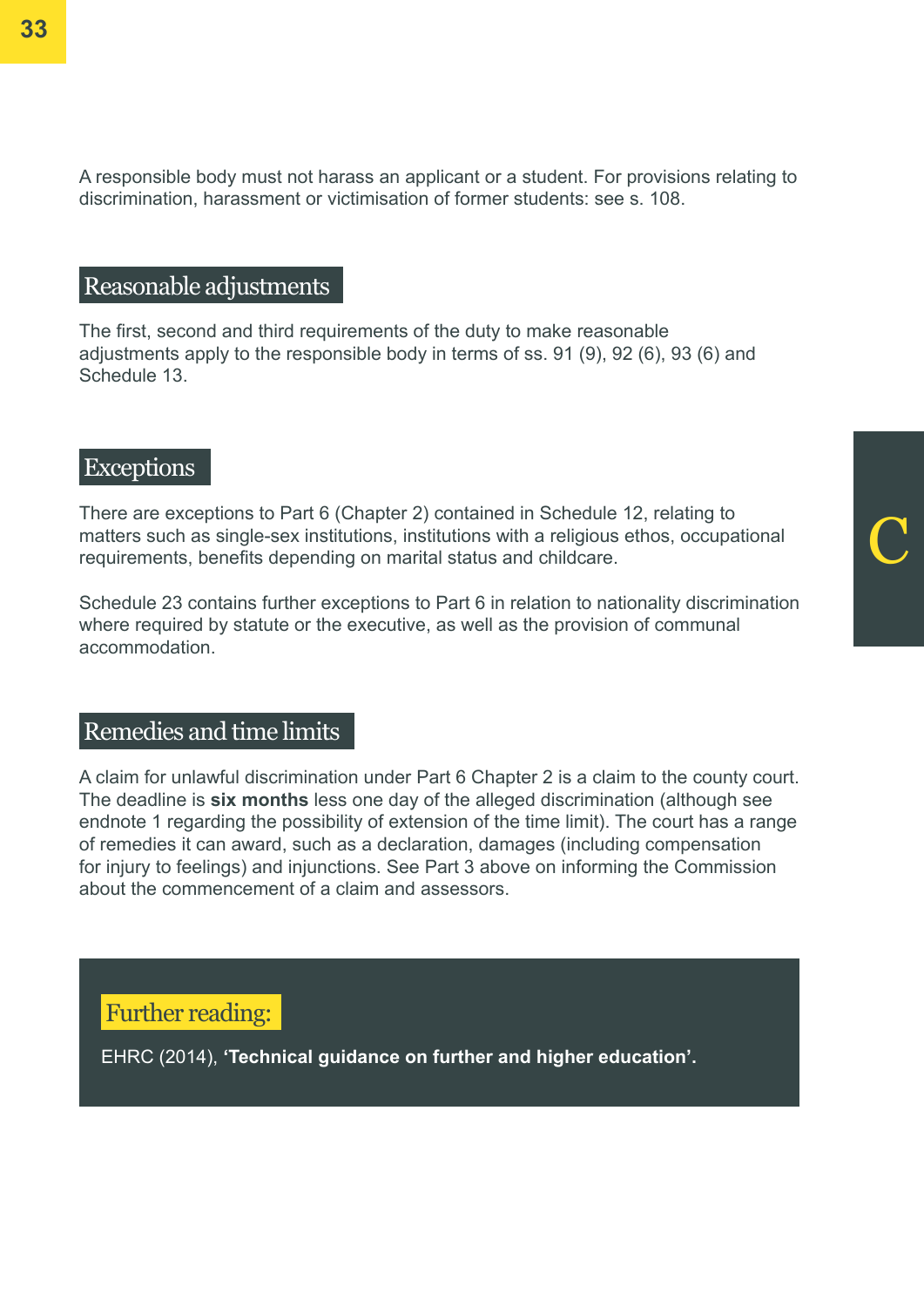# C

### Chapter 3: General qualifications bodies

#### Overview:

This part of the Act places duties on general qualifications bodies (these are the bodies who confer qualifications such as GCSEs, A Levels, and BTEC among others): see s. 96.

#### Protected characteristics

This chapter does not apply to marriage and civil partnership.

The harassment provisions therefore only apply to the characteristics of age, disability, gender reassignment, race, religion or belief, sex and sexual orientation.

#### Unlawful conduct

A qualifications body must not discriminate against or victimise them regarding: conferring a qualification, varying the terms on which a qualification is conferred or held or withdrawing it, or subjecting the person to any other detriment. A responsible body must not harass a person who holds or applies for a qualification: see s. 96.

#### Reasonable adjustments

The first, second and third requirements of the duty to make reasonable adjustments apply to the qualifications body: s. 96 (6) and Schedule 13.

#### **Exceptions**

The appropriate regulator can specify exceptions to the duty to make reasonable adjustments under certain circumstances, in terms of s. 96 (7)–(11).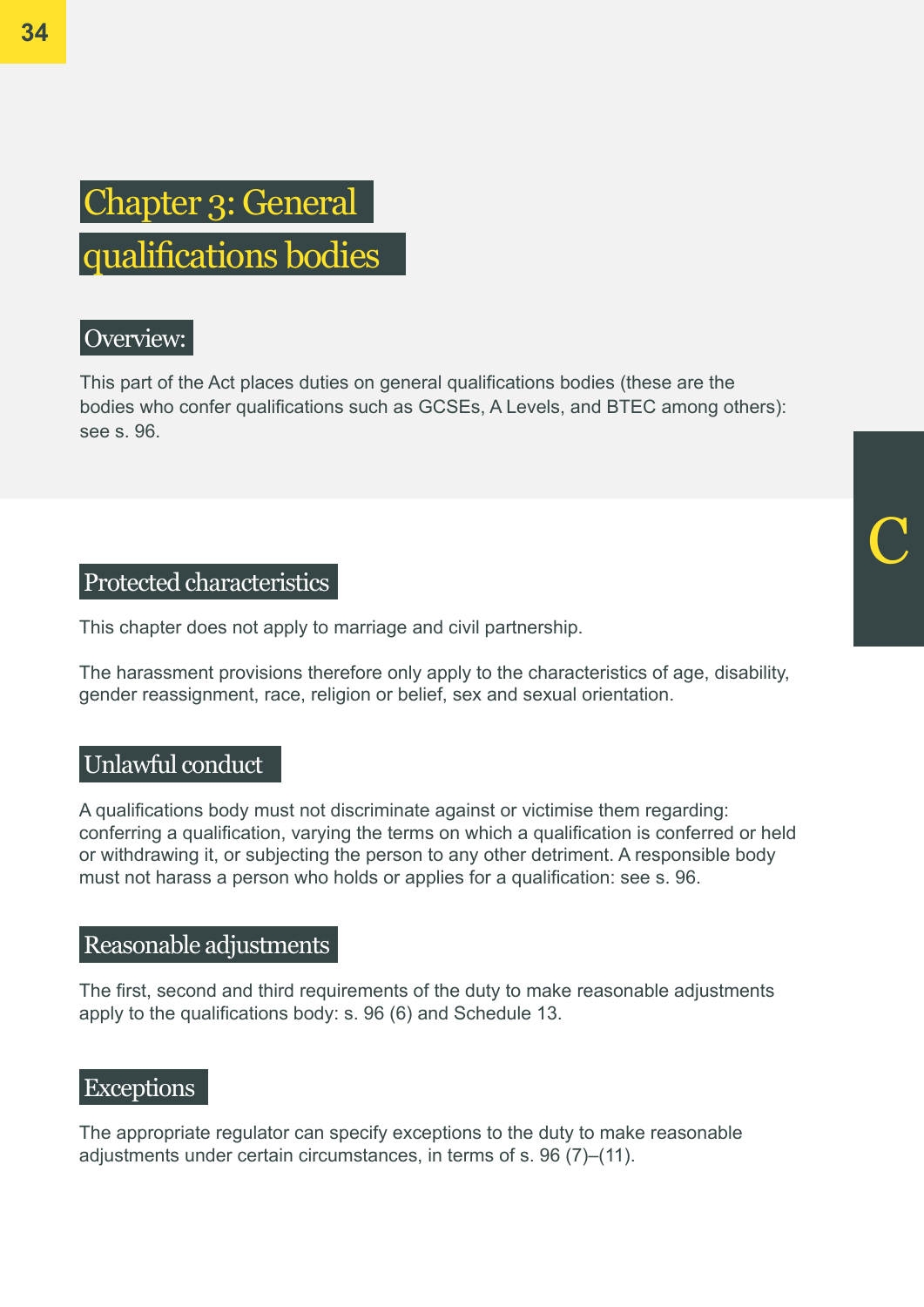In England the appropriate regulator is Ofqual, and in Wales it is Qualifications Wales. The two organisations work together on qualifications which are awarded in both jurisdictions, such as GCSEs.

#### Remedies and time limits

A claim for discrimination under Part 6 Chapter 3 is brought in the county court. The deadline is **six months** less one day of the alleged discrimination (see endnote 1 regarding the possibility of extension to the time limit). The court has a range of remedies it can award, such as a declaration, damages (including compensation for injury to feelings) and injunctions. See Part 3 above on informing the Commission about a claim and assessors.

If the complaint relates to the regulators exceptions, the challenge is by judicial review.

Further reading:

EHRC (2014), **['Technical guidance on further and higher education'](https://www.equalityhumanrights.com/en/publication-download/equality-act-2010-technical-guidance-further-and-higher-education)**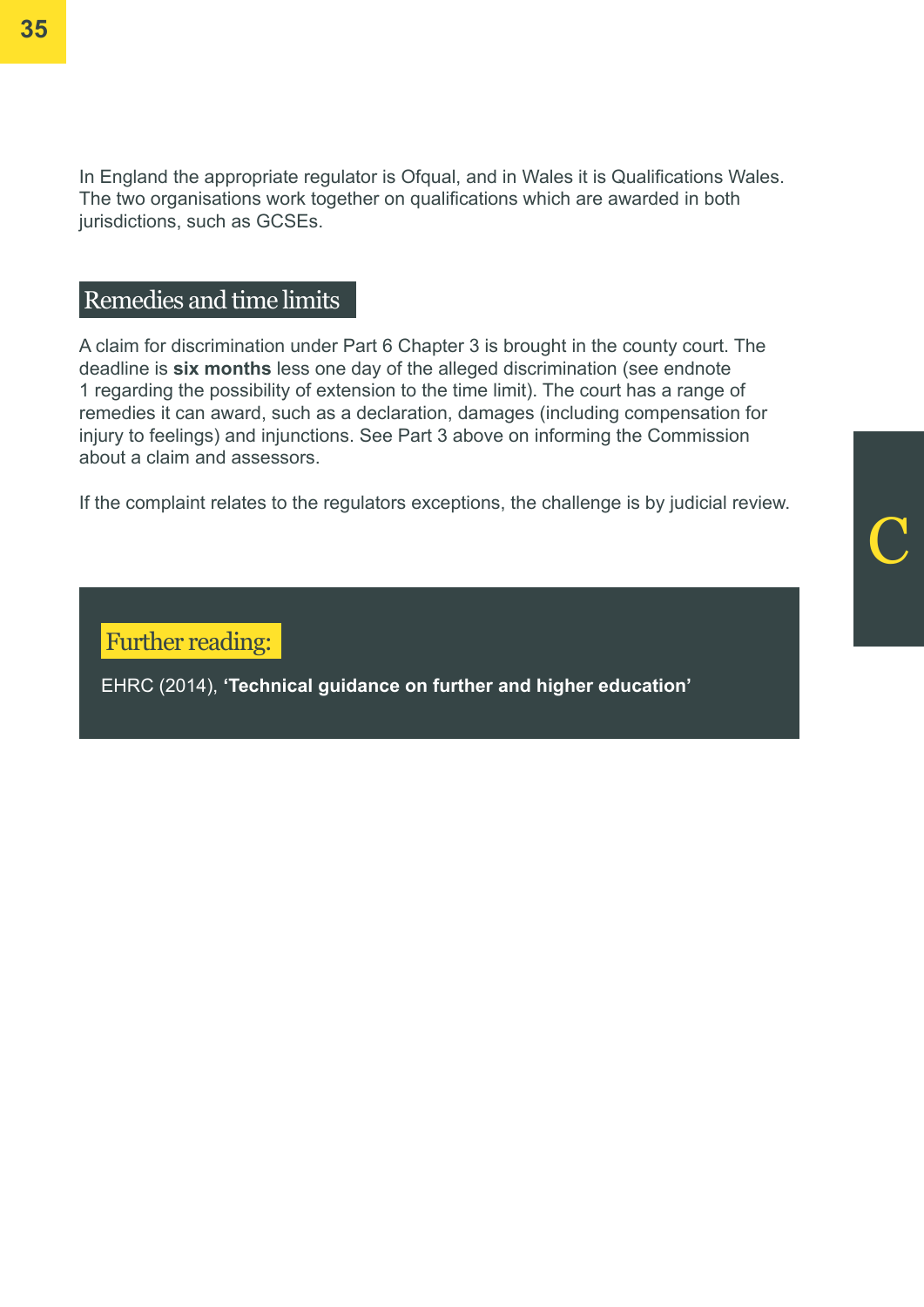# Associations (Part 7)

#### Overview:

This part of the Act places duties on associations of persons where the association has 25 or more members, admissions are regulated by the association's rules, there is a selection process, and the association is not a trade union or professional organisation, which would come under Part 5: see s. 107 and s. 57.

#### Protected characteristics

This part of the Act does not apply to marriage and civil partnership.

The harassment provisions only apply to the characteristics of age, disability, gender reassignment, race and sex: see s. 103 and s. 26.

#### Unlawful conduct

An association must not discriminate against or victimise an applicant, associate or member in relation to matters such as membership, affording access to a benefit, facility or service, terms of membership, rights of associates or any other detriment: see s. 101.

An association must not harass a member, an applicant or an association.

There are further provisions in relation to discrimination, harassment and victimisation of guests, at s. 102.

#### Reasonable adjustments

There is an anticipatory duty on associations to make reasonable adjustments, which includes the first, second and third requirements: see s. 103 and Schedule 15. The duty is explained in more detail in Schedule 15: see para 7.8 of the code of practice.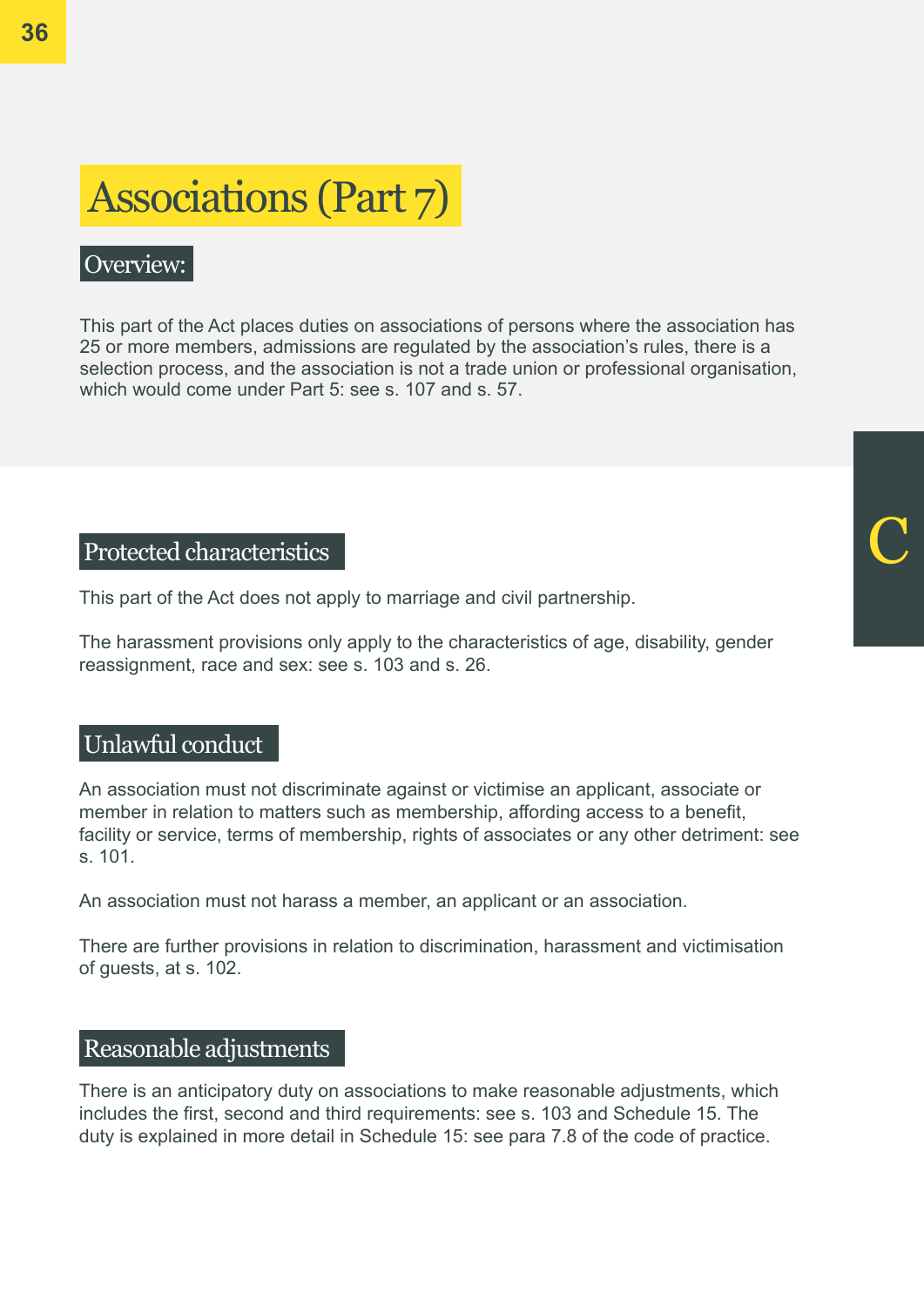#### **Exceptions**

There are special provisions regarding positive action in relation to the selection of candidates for political parties, in terms of s. 104. Schedule 16 contains exceptions relating to matters such as health and safety, and makes it clear that single characteristic organisations are permitted. See Schedule 23 for exceptions for organisations relating to religion and belief and communal accommodation.

#### Remedies and time limits

A claim for unlawful discrimination under Part 7 is brought in the county court. The deadline is **six months** less one day from the date of the alleged discrimination: see s. 114 (see endnote 1 regarding the possibility of extension of the time limit). See Part 3 above about informing the Commission about bringing proceedings and assessors.

#### Further reading:

EHRC (2011), **['Services, public functions and associations: statutory code](https://www.equalityhumanrights.com/en/publication-download/services-public-functions-and-associations-statutory-code-practice)  [of practice'](https://www.equalityhumanrights.com/en/publication-download/services-public-functions-and-associations-statutory-code-practice)**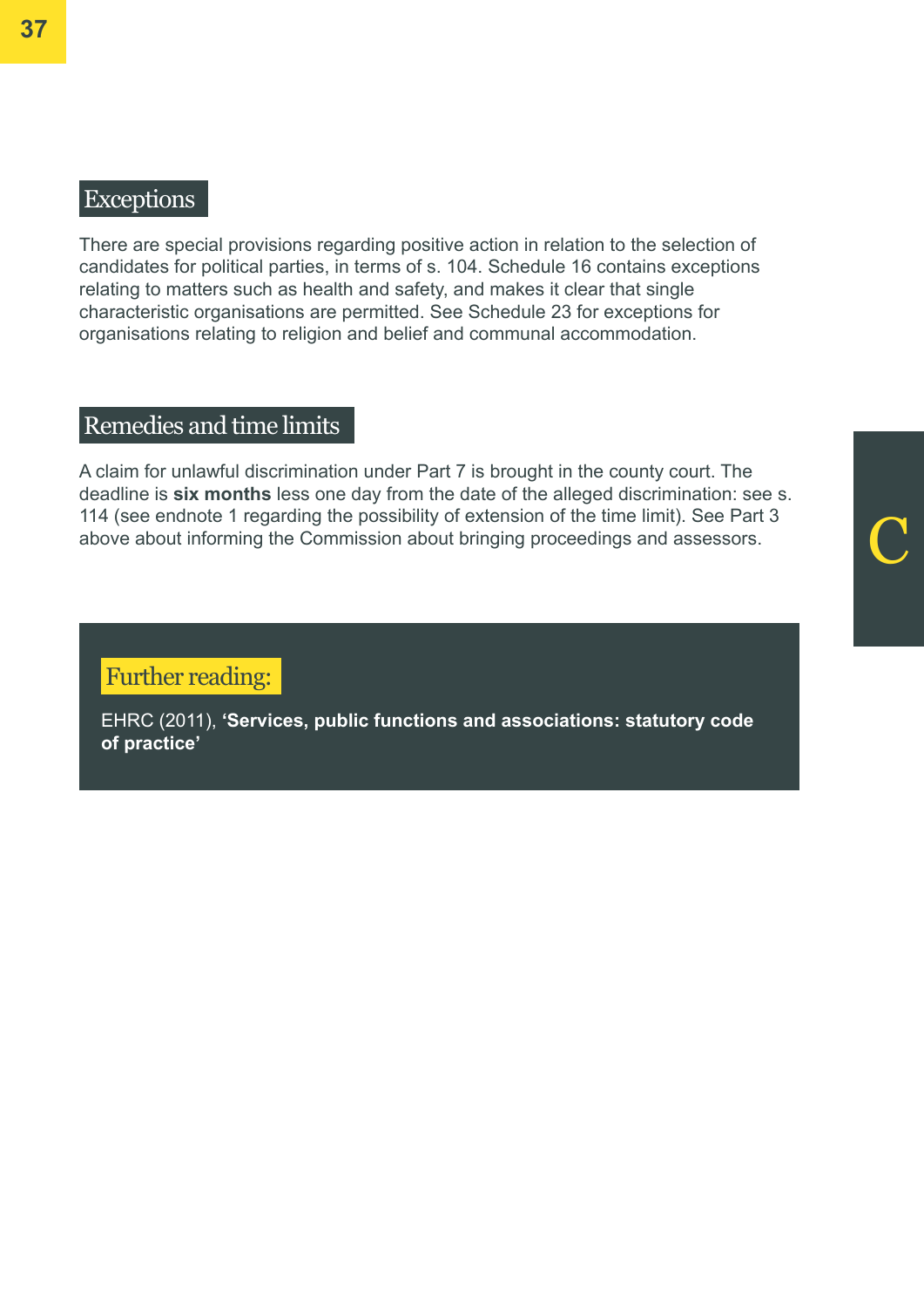# Section D

The Public Sector

# Equality Duty

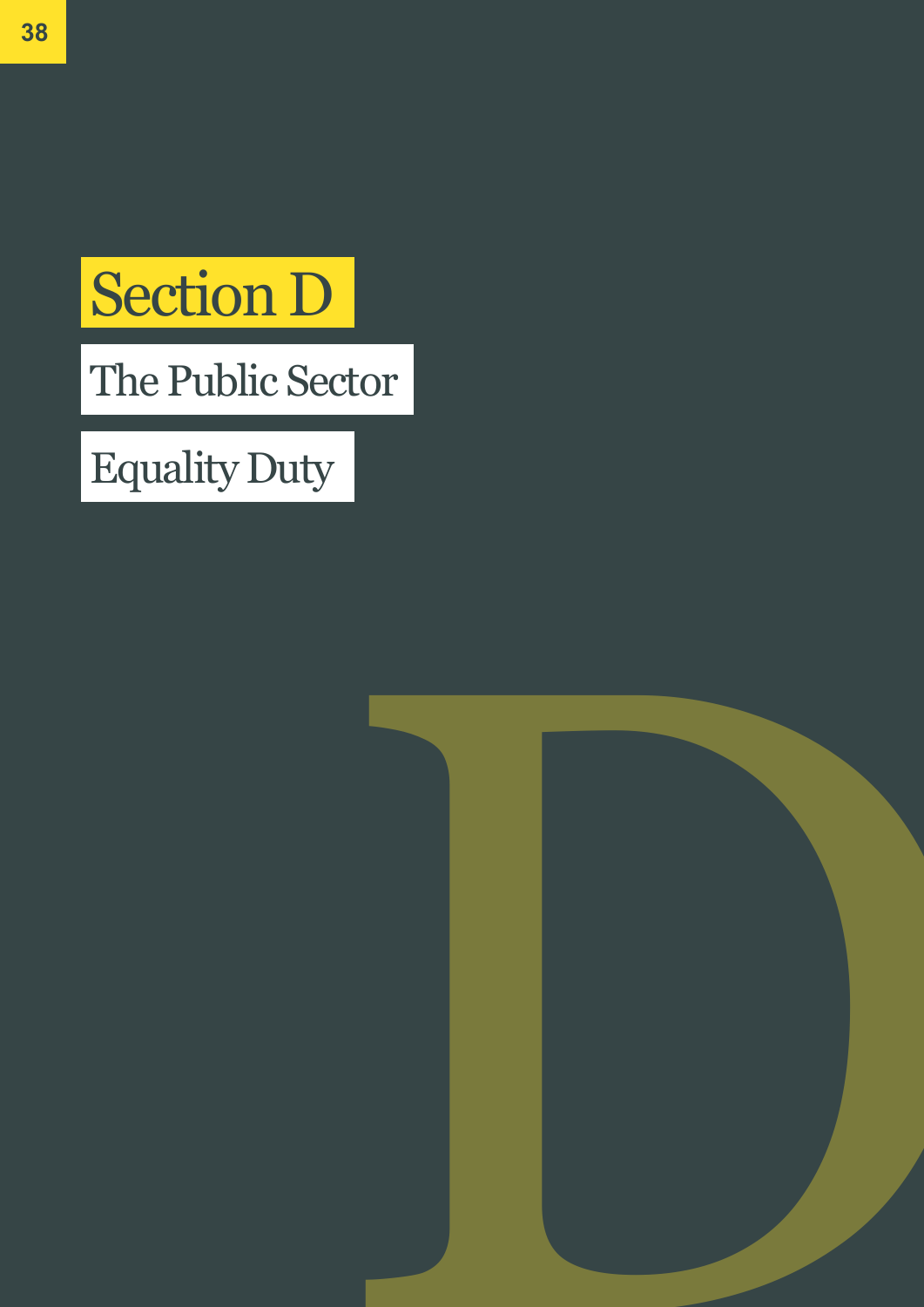### General duty: Part 11 (Chapter 1)

There is a general duty on public bodies to have due regard to three 'needs' when exercising their public functions. The needs are to:

- 1. Eliminate discrimination, harassment, victimisation and any other conduct prohibited by the Act.
- 2. Advance equality of opportunity between persons who share a relevant protected characteristic and persons who do not.
- 3. Foster good relations between persons who share a relevant protected characteristic and persons who do not.

The general equality duty applies to public authorities listed in Schedule 19. Where a person is not listed in Schedule 19 but exercises public functions, the general duty applies to the exercise of those functions, even if the person is a private organisation. See Schedule 18 for exceptions to the Public Sector Equality Duty.

#### Specific duties

The following additional duties apply to authorities listed in Schedule 2 of The Equality Act 2010 (Specific Duties and Public) Regulations 2017.

D

- 1. To publish information at least annually to demonstrate compliance with the general equality duty. The information must include, in particular, information relating to persons who share a relevant protected characteristic who are their employees (if they employ 150 or more employees), or those affected by its policies and practices, for example, service users. Public authorities with under 150 employees are not required to publish information on their employees (but should collect this to help develop their objectives and assess the impact of their employment policies on equality).
- 2. To prepare and publish one or more equality objectives it thinks it should achieve to meet the general equality duty. This should be done at least every four years. Authorities must ensure the objectives are specific and measurable.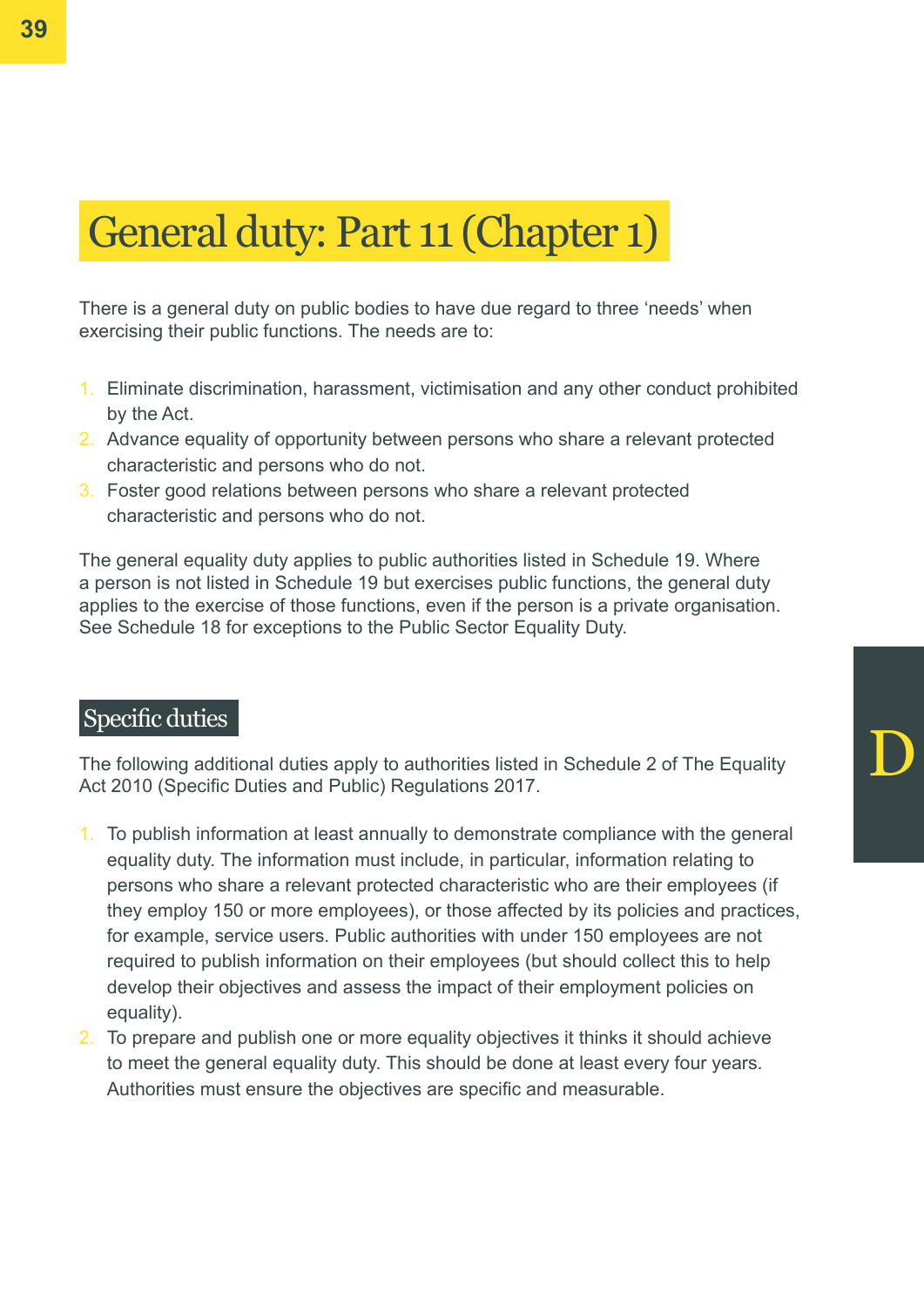# Specific duties: The Equality Act

# (Statutory Duties) (Wales)

## Regulations 2011

In addition there are specific duties for public bodies in Wales who are listed in Part 2 of Schedule 19 of the Equality Act 2010, to help them meet the general duty. The specific duties are:

- 1. To publish an annual equality report to report progress on the general equality duty.
- 2. To publish a strategic equality plan with objectives and to review equality objectives at least once every four years.
- 3. To engage and consult with representatives of all protected groups and such other persons it considers appropriate.
- 4. To review and monitor the impact of equality practices and procedures.
- 5. To gather, use and publish relevant equality information.
- 6. To gather, use and publish employee information on an annual basis.
- 7. To gather, use and publish gender pay information and address by way of equality objectives any gender pay differences.

D

- 8. To make appropriate arrangements to promote knowledge and understanding of general and specific equality duties among employees.
- 9. To consider award criteria and contract conditions in relation to public procurement.
- 10. To publish equality outcomes and report progress on compliance.
- 11. To take all reasonable steps to ensure that any document or information required to be published, to meet both the general and specific equality duties, is published in a form which is accessible to people from protected groups.
- 12. Welsh Ministers also have a specific duty to publish a report every four years on how devolved public authorities in Wales are meeting their general equality duty.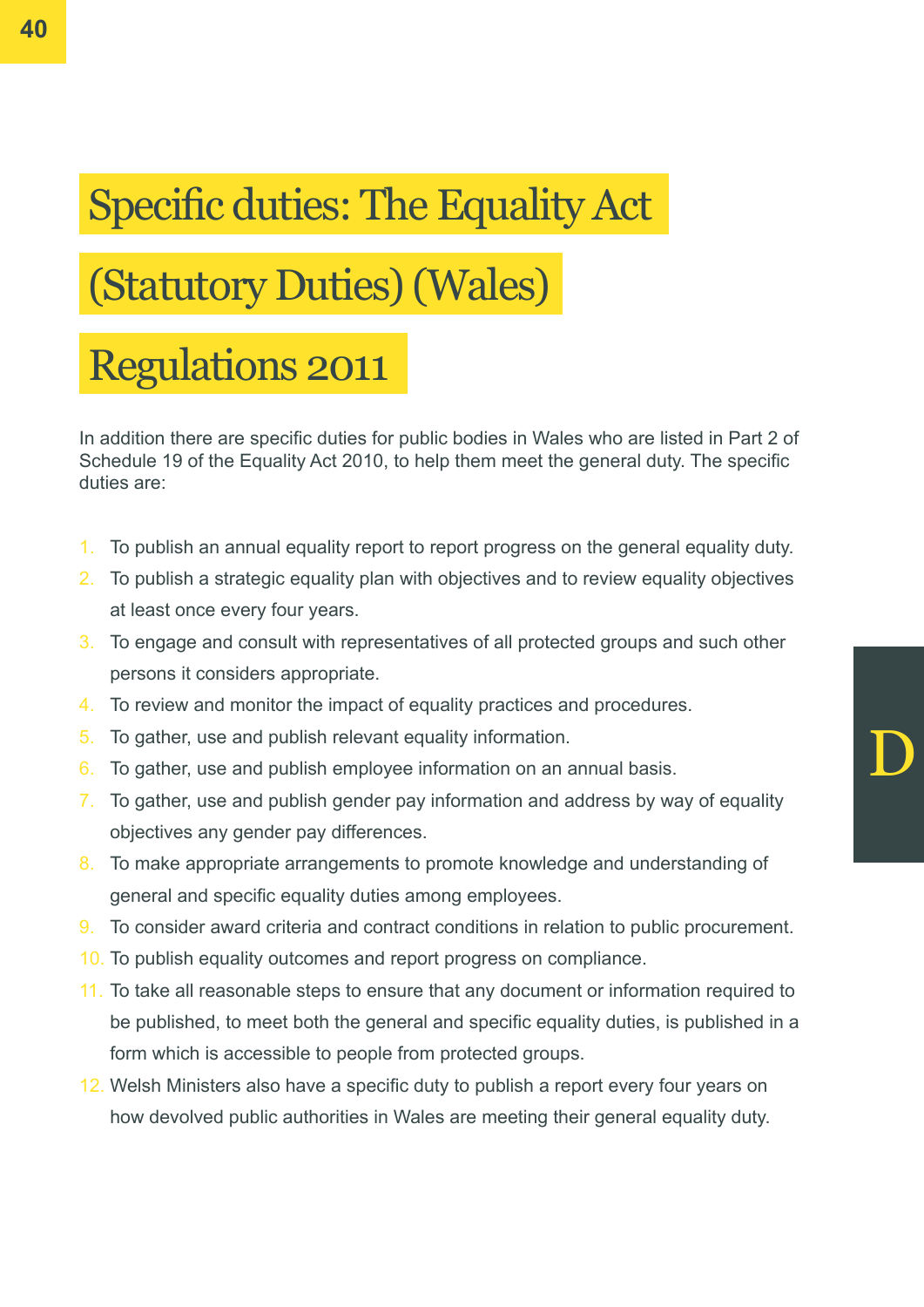#### Remedies and time limits

The Commission has certain enforcement powers in relation to the Public Sector Equality Duty: see Equality Act 2006, ss. 31–32 and section E below.

In addition, the actions of a public authority can be challenged by way of judicial review. A judicial review cannot enforce the specific duties (they can only be enforced by the Commission); however, failure to comply with the specific duties could be evidence of failures in relation to the general duty.

A judicial review must be brought promptly and in event not later than 3 months after the ground to make the claim first arose. There is case law that a judicial review that was brought within 3 months was still held not to have been brought promptly, so it is very important in judicial review proceedings to act quickly.

#### Further reading:

EHRC (2014), '**[Technical Guidance on the Public Sector Equality Duty:](https://www.equalityhumanrights.com/en/publication-download/technical-guidance-public-sector-equality-duty-england)  [England](https://www.equalityhumanrights.com/en/publication-download/technical-guidance-public-sector-equality-duty-england)**' and '**[Technical Guidance on the Public Sector Equality Duty:](https://www.equalityhumanrights.com/en/publication-download/technical-guidance-public-sector-equality-duty-wales)  [Wales](https://www.equalityhumanrights.com/en/publication-download/technical-guidance-public-sector-equality-duty-wales)**'.

D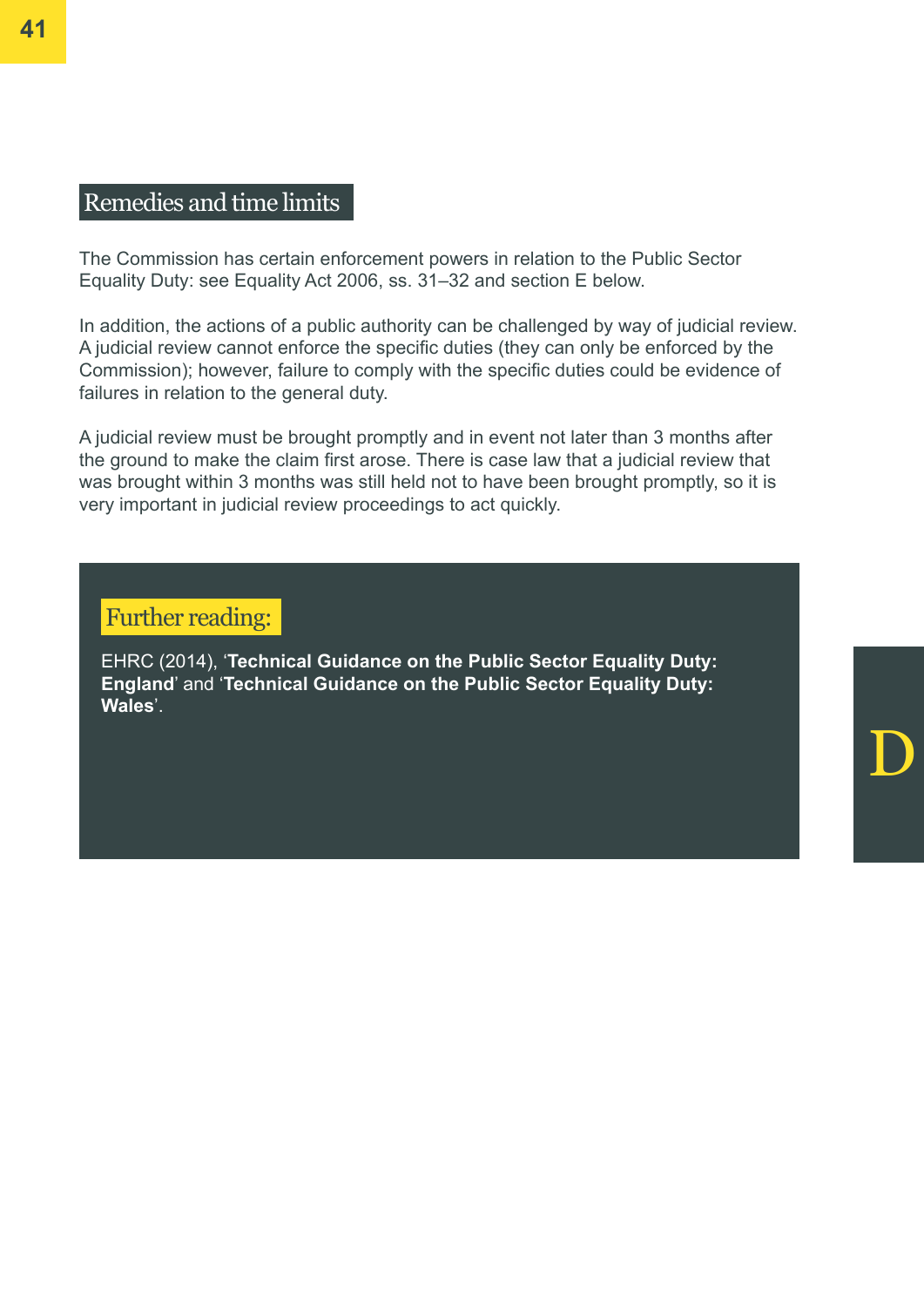# Section E

# Equality and Human Rights

# Commission: its role and

legal powers

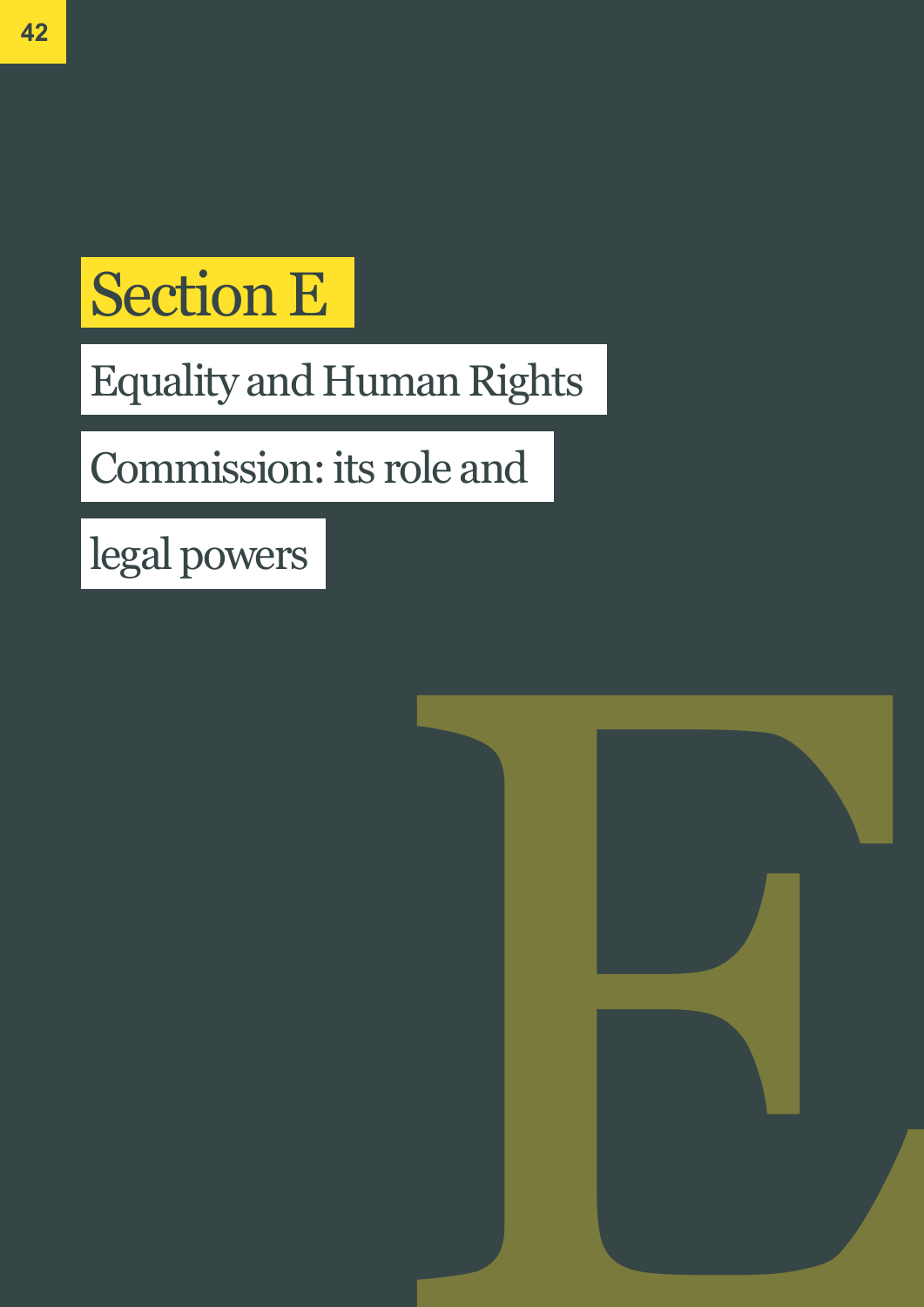The Equality and Human Rights Commission promotes and enforces the laws that protect our rights to fairness, dignity and respect. We are the National Equality Body for Scotland, England and Wales, working across the nine protected characteristics set out in the Equality Act 2010: age, disability, gender reassignment, marriage and civil partnership, pregnancy and maternity, race, religion or belief, sex and sexual orientation. We are accredited by the United Nations as an 'A' status National Human Rights Institution and share our human rights mandate in Scotland with our colleagues in the Scottish Human Rights Commission. Our legal powers come from the Equality Act 2006.

Our legal powers include:

- Providing legal assistance to individuals bringing proceedings under the law. We can only fund human rights cases brought by others that also raise issues under the equality law. We can either provide funding or our own solicitors can act directly. More information about our casework and litigation strategy can be found **[on our](https://www.equalityhumanrights.com/en/gwaith-achos-cyfreithiol/legal-cases/contacting-us-about-legal-issue)  [website](https://www.equalityhumanrights.com/en/gwaith-achos-cyfreithiol/legal-cases/contacting-us-about-legal-issue)**
- Intervening in strategic cases that raise important issues under either the equality law, human rights law or both.
- Raising proceedings for judicial review in our own name in strategic cases that raise important issues under either the equality law, human rights law or both.
- Conducting inquiries and investigations.
- Conducting assessments into the extent to which a public authority has complied with the public sector equality duty.
- Taking enforcement action against organisations who do not comply with the gender pay gap reporting regulations. You can view our enforcement policy on the legal action pages of our website.

#### **Advisers in England and Wales can contact the Commission for advice on equality law:**



To refer a strategic case to the Commission, contact the legal request inbox at **legalrequest@equalityhumanrights.com**, or the lawyers referral helpline on 0161 829 8407.

E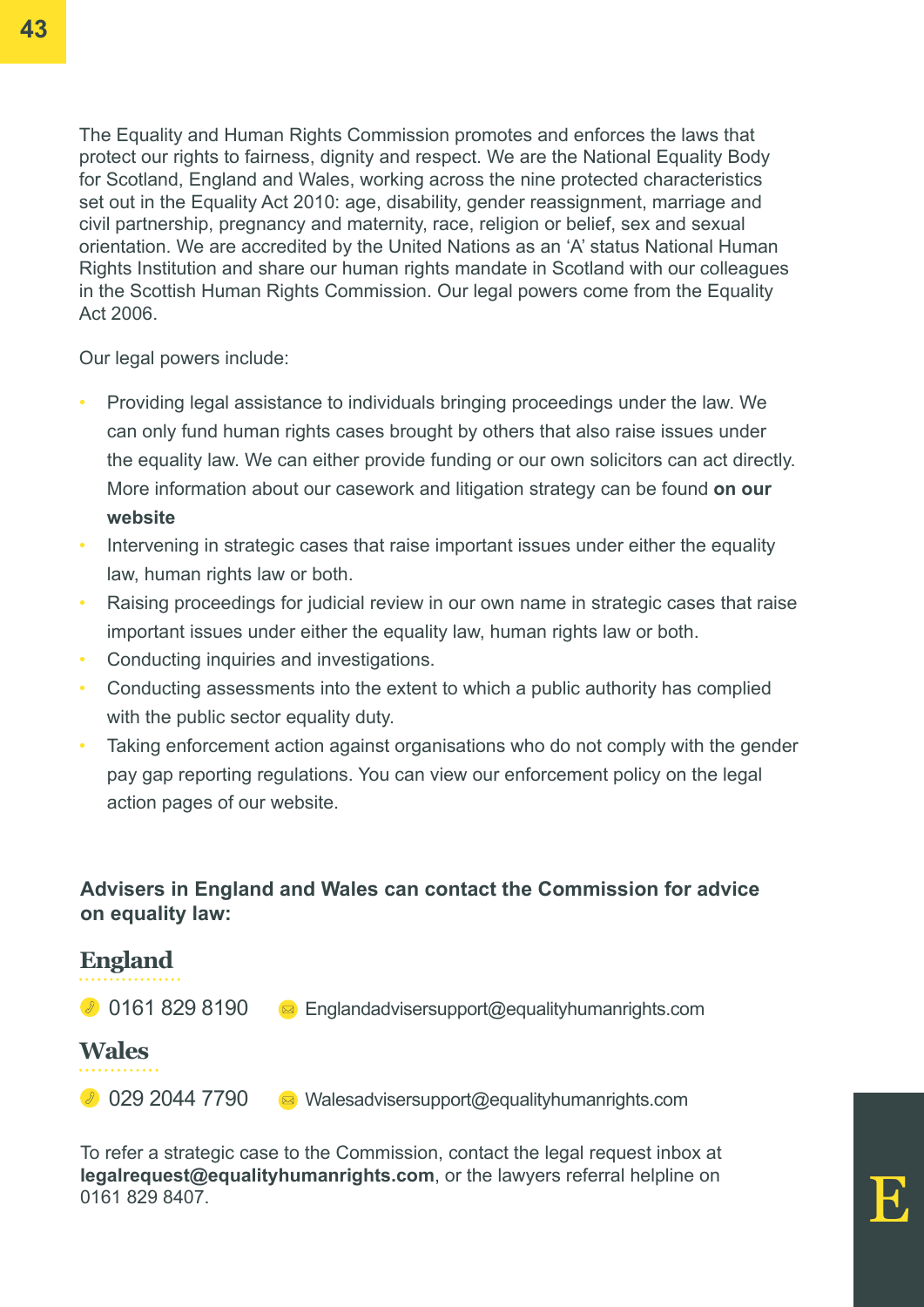## List of abbreviations

- **Acas** Advisory, Conciliation and Arbitration Service
- **SENT** Special Educational Needs Tribunal
- **FFT** First Tier Tribunal (Special Education Needs and Disability)
- **EHRC** Equality and Human Rights Commission
- **PCP** Provision, criterion or practice
- **PSV** Public Service Vehicle
- **s.** Section (of an Act)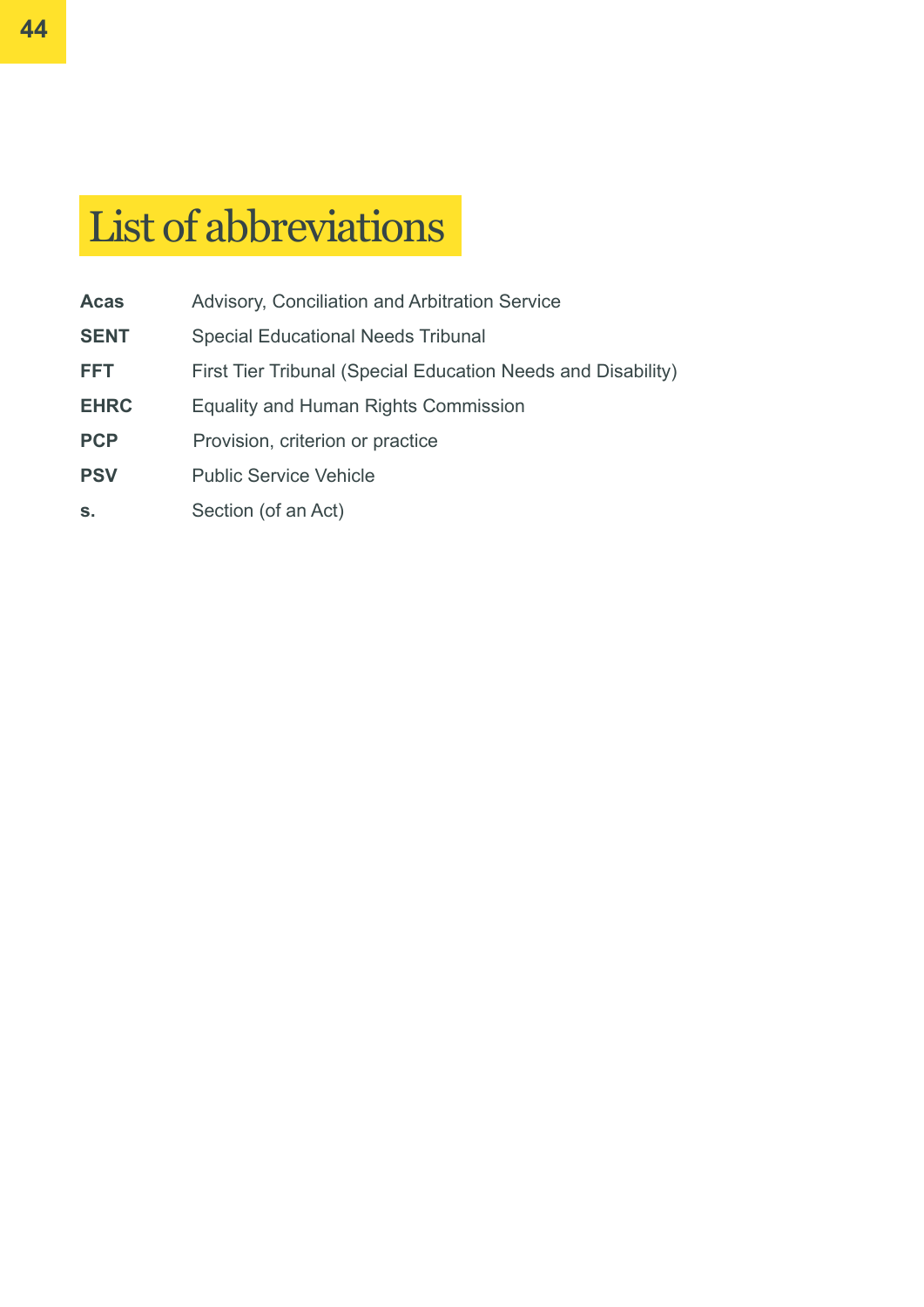### **Endnotes**

- 1. In some circumstances, time limits can be extended where the court or tribunal considers it just and equitable, but it is always advisable to make the claim on time where possible. You also need to consider when the time bar commenced – was the prohibited conduct a one-off, or a continuing course of conduct? Remember that time limits can run from the date a decision is made, rather than from when you or your client becomes aware of the decision. Always take a cautious approach to the time bar where possible.
- 2. Where a protected characteristic is not covered by the harassment provisions of the Act, the unwanted conduct could amount to direct discrimination: see s. 212 (5).
- 3. Civil Procedure Rules Practice Direction 2 of the Proceedings Under Enactments Relating to Equality require claimants to inform the Commission that they have started proceedings in the county court.
- 4. Gender pay gap reporting regulations all private and voluntary sector employers with 250 or more employees in England, Wales and Scotland must now publish information on their gender pay gap under the Equality Act 2010 (Gender Pay Gap Information) Regulations 2017.

5. Public sector employers in England, Wales and Scotland, that are listed in the Equality Act 2010 (Specific Duties and Public Authorities) Regulations 2017, with 250 or more employees must also publish information on their gender pay gap. 6. Note that The Equality Act 2010 (Specific Duties) (Scotland) Regulations 2012 (as amended) and the Equality Act 2010 (Statutory Duties) (Wales) Regulations 2011 place different gender pay gap reporting duties on public sector employers in Scotland and Wales respectively. The Commission's enforcement policy on gender pay does not apply to the enforcement of these specific duties.

You can view the information organisations have reported on the Gender Pay Gap Service on **the Gov.uk website.** 

Acas have produced a series of resources on gender pay gap reporting which are **[available from their website.](http://www.acas.org.uk/index.aspx?articleid=5768)**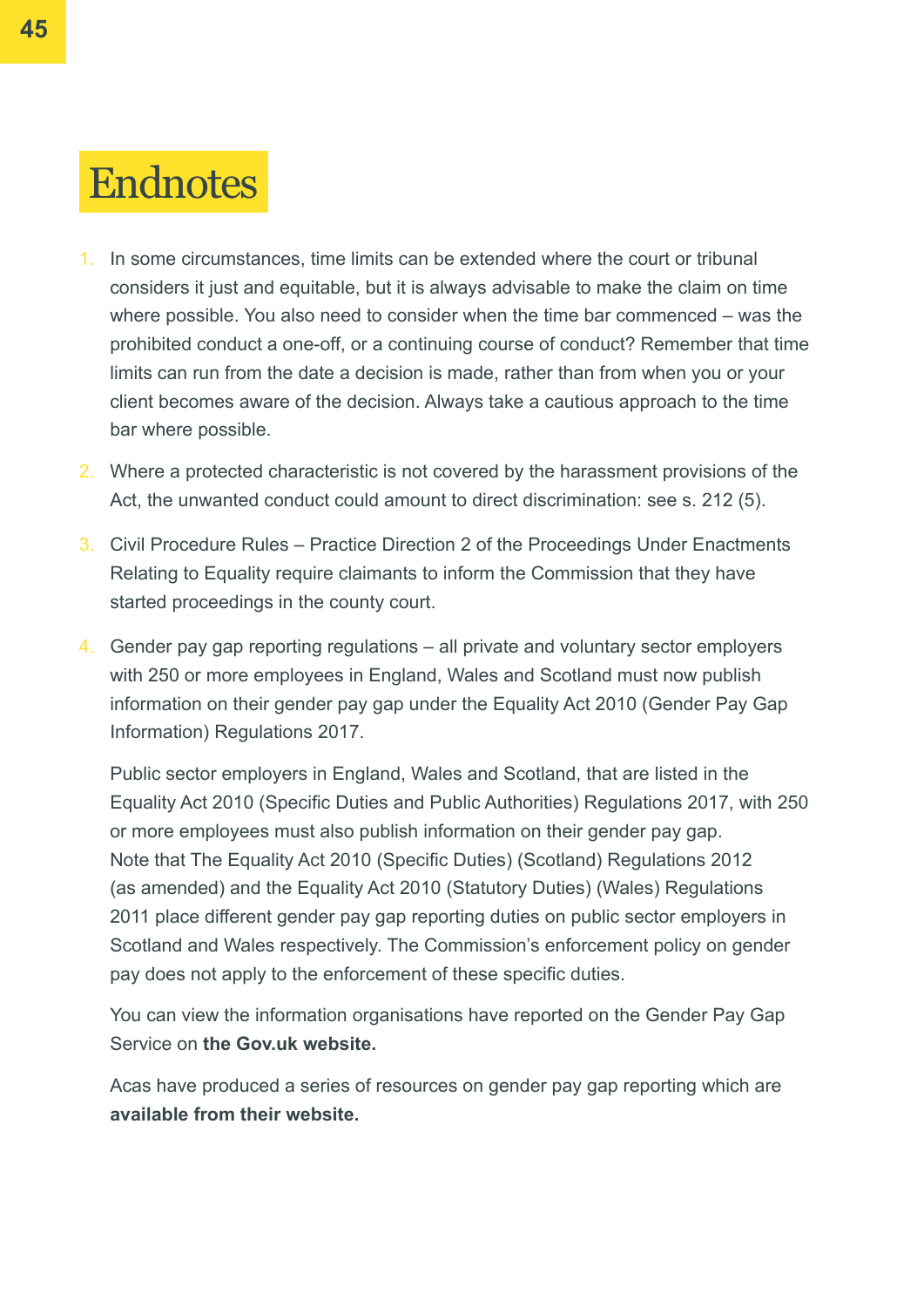

This publication and related equality and human rights resources are available from the Commission's website: **www.equalityhumanrights.com.** 

For advice, information or guidance on equality, discrimination or human rights issues, please contact the **Equality Advisory and Support Service**, a free and independent service.

| Website          | www.equalityadvisoryservice.com       |
|------------------|---------------------------------------|
| <b>Telephone</b> | 0808 800 0082                         |
| <b>Textphone</b> | 0808 800 0084                         |
| <b>Hours</b>     | 09:00 to 19:00 (Monday to Friday)     |
|                  | 10:00 to 14:00 (Saturday)             |
| Post             | <b>FREEPOST EASS HELPLINE FPN6521</b> |

Questions and comments regarding this publication may be addressed to**: correspondence@equalityhumanrights.com.** The Commission welcomes your feedback.

#### Alternative formats

This publication is also available as a Microsoft Word file from **www.equalityhumanrights.com**. For information on accessing a Commission publication in an alternative format, please contact: **correspondence@equalityhumanrights.com**

© 2018 Equality and Human Rights Commission Published: April 2018 ISBN: 978-1-84206-722-2